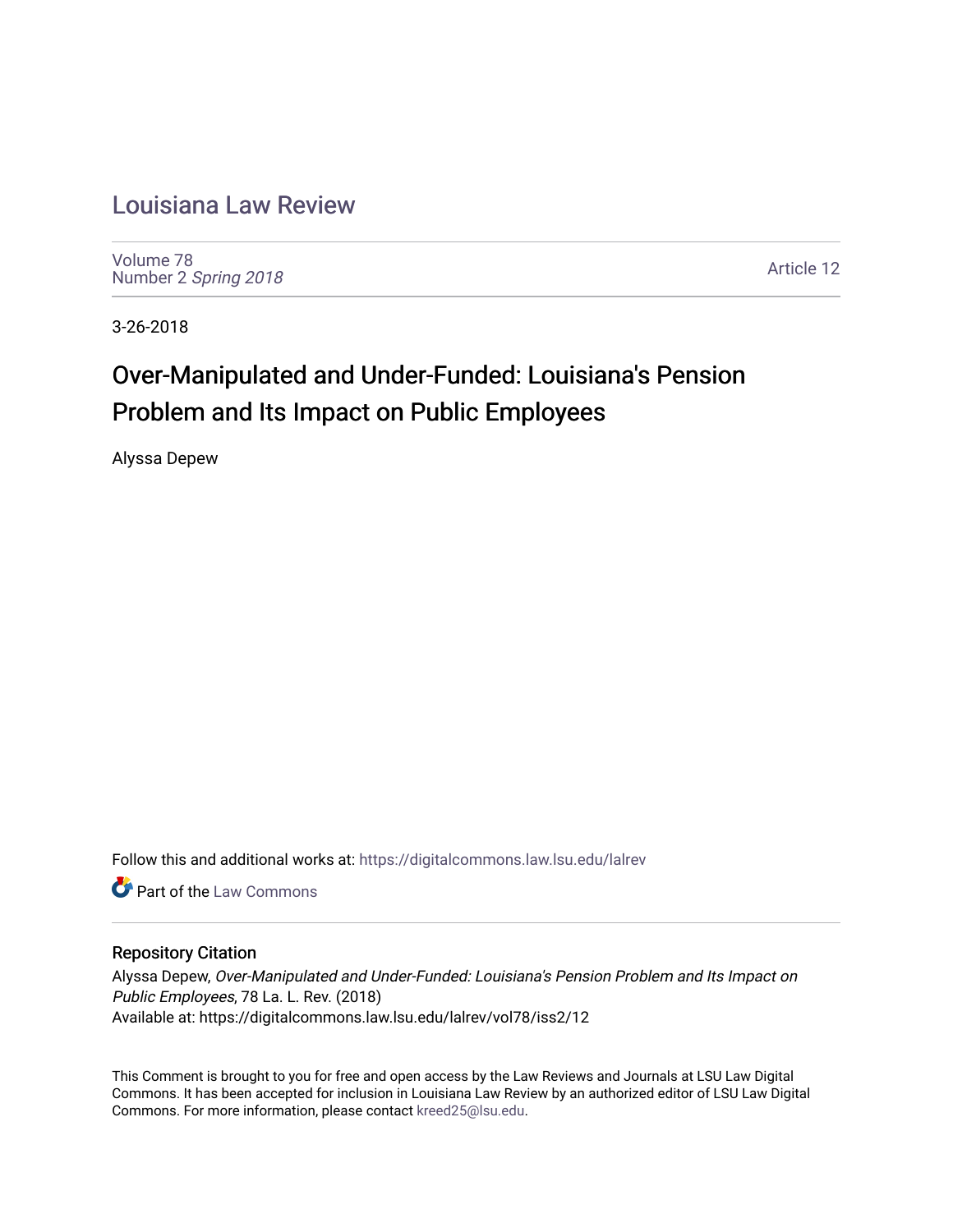# **Over-Manipulated and Under-Funded: Louisiana's Pension Problem and Its Impact on Public Employees**

# TABLE OF CONTENTS

| I.   | Understanding Retirement: The Social Security Act                 |  |
|------|-------------------------------------------------------------------|--|
|      |                                                                   |  |
|      |                                                                   |  |
|      |                                                                   |  |
| Π.   | The Dire Financial State of Louisiana's Two Largest               |  |
|      |                                                                   |  |
| III. | Social Security Perks: Are Public Employees in                    |  |
|      |                                                                   |  |
|      | A. How Could Louisiana "Opt-in" to Social Security,               |  |
|      |                                                                   |  |
|      | В.                                                                |  |
|      | An Introduction to the Difference-in-Difference<br>1 <sup>1</sup> |  |
|      |                                                                   |  |
|      | C. Application of the Difference-in-Difference                    |  |
|      |                                                                   |  |
|      | $1_{-}$                                                           |  |
|      | Teachers in Non-Section 218 States vs. Teachers<br>2.             |  |
|      |                                                                   |  |
| IV.  | Reform Measures for Louisiana and Other Non-Section               |  |
|      |                                                                   |  |
|      | Strategies to Modify Existing Pension Structures  695<br>А.       |  |
|      | Make Money Before Spending Money  696<br>1.                       |  |
|      | Let's Swap: Defined Benefit for Defined<br>2.                     |  |
|      |                                                                   |  |
|      | Minimize Moral Hazard Through Lawmakers<br>В.                     |  |
|      |                                                                   |  |
|      | 1.                                                                |  |
|      | 2.                                                                |  |
|      | Incentivize Public Employees to Maximize<br>$C_{\cdot}$           |  |
|      |                                                                   |  |
|      |                                                                   |  |
|      |                                                                   |  |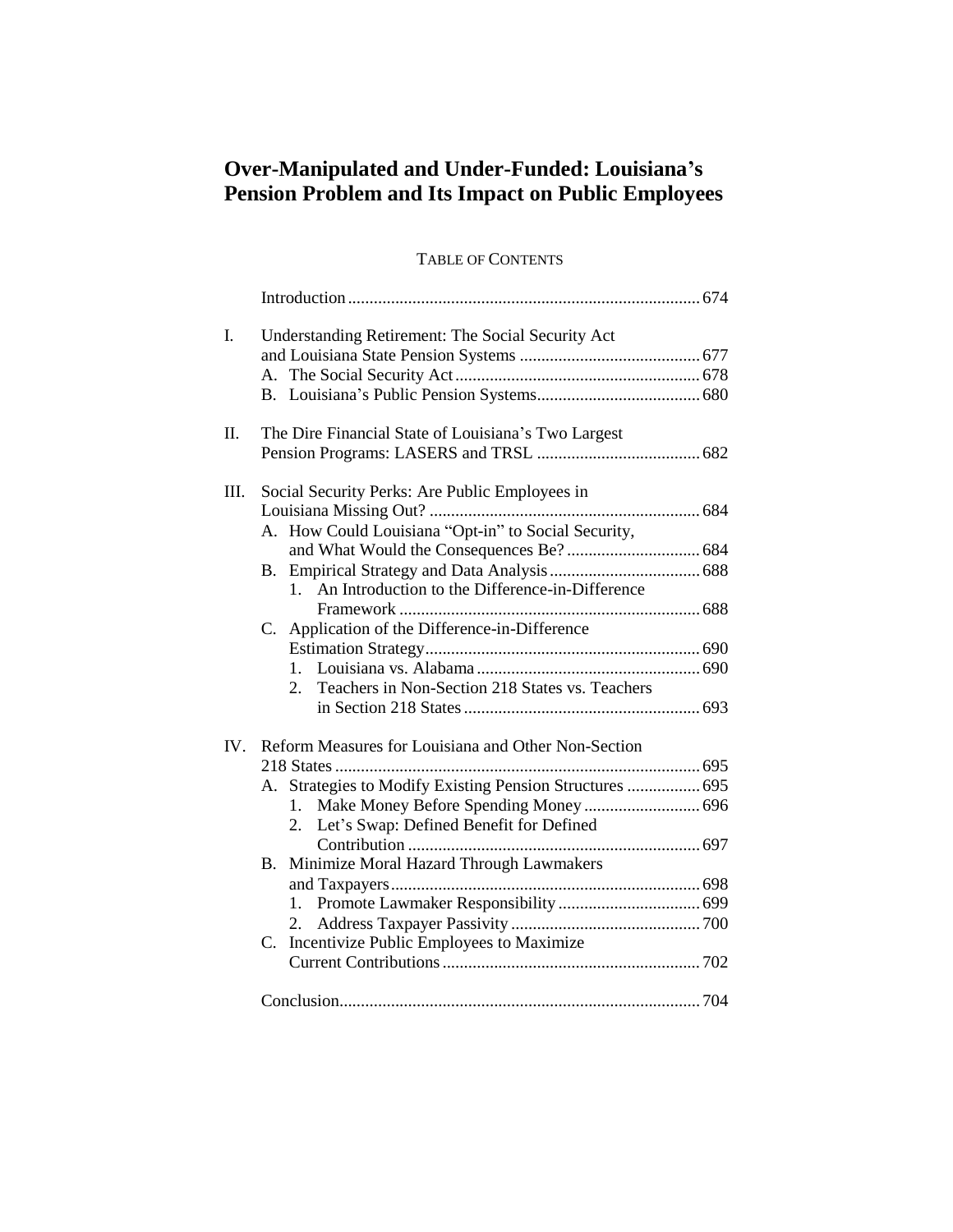#### **INTRODUCTION**

A well-dressed salesperson is explaining to a potential customer, Bernie, an investment opportunity that will provide high returns with little to no risk. All Bernie has to do is deposit a percentage of his salary each month into a larger fund that will be invested in the stock markets by experts. When Bernie needs money someday, the funds will have grown exponentially. Additionally, some of Bernie's hard-earned money will be used to pay out customers who have invested during prior years because the investments are not generating a large enough return to pay everyone what was promised.

At first Bernie thinks he is hearing a pitch for a classic Ponzi scheme,<sup>1</sup> but, as it turns out, the salesperson is giving a description of a public pension system.<sup>2</sup> Scholars have argued that public pensions are similar to Ponzi schemes, with the major difference being that the latter are illegal.<sup>3</sup> This criticism may be harsh; after all, pensions are not created with the *intent* to defraud employees out of their hard-earned money with the promise of guaranteed investment returns. Public pensions, however, do have a "consistent theme of understating liabilities, overstating assets, and pushing costs into the future." 4

For public employees, retirement concerns are mounting in light of the nationwide public pension crisis, resulting from mismanaged funds and

Copyright 2017, by ALYSSA DEPEW.

<sup>1.</sup> *Ponzi Schemes*, U.S. SECURITIES AND EXCHANGE COMM'N, https://www .sec.gov/answers/ponzi.htm (last visited Sept. 22, 2017) [https://perma.cc/P947- 3PLX]. A Ponzi scheme is an investment scheme in which the operators attract new investors by promising to generate high returns with little to no risk. The funds taken from the new investors then are used to pay existing investors, disguised as high returns. *Id.* 

<sup>2.</sup> *Definitions*, INTERNAL REVENUE SERV., https://www.irs.gov/retirement-plans /plan-participant-employee/definitions (last visited Sept. 22, 2017) [https://perma.cc /7UXG-2EVL]. A traditional pension plan promises the participant a specified monthly benefit at retirement. Often, the benefit is based on factors, such as the participant's salary, age, and the number of years she worked for the employer. *Id.*

<sup>3.</sup> *See, e.g.*, Christopher Carosa, *Are Pensions Merely Ponzi Schemes?*, FIDUCIARY NEWS (Aug. 28, 2014), http://fiduciarynews.com/2014/08/are-pensionsmerely-ponzi-schemes/ [https://perma.cc/E7AP-ENEX].

<sup>4.</sup> JOE NATION, STAN. INST. FOR ECON. POL'Y RES., PENSION MATH: HOW CALIFORNIA'S RETIREMENT SPENDING IS SQUEEZING THE STATE BUDGET 15 (Dec. 13, 2011), https://www.scribd.com/document/75598848/Pension-Math-How-Califor nia-s-Retirement-Spending-is-Squeezing-the-State-Budget [https://perma.cc /3NP8- LLEG].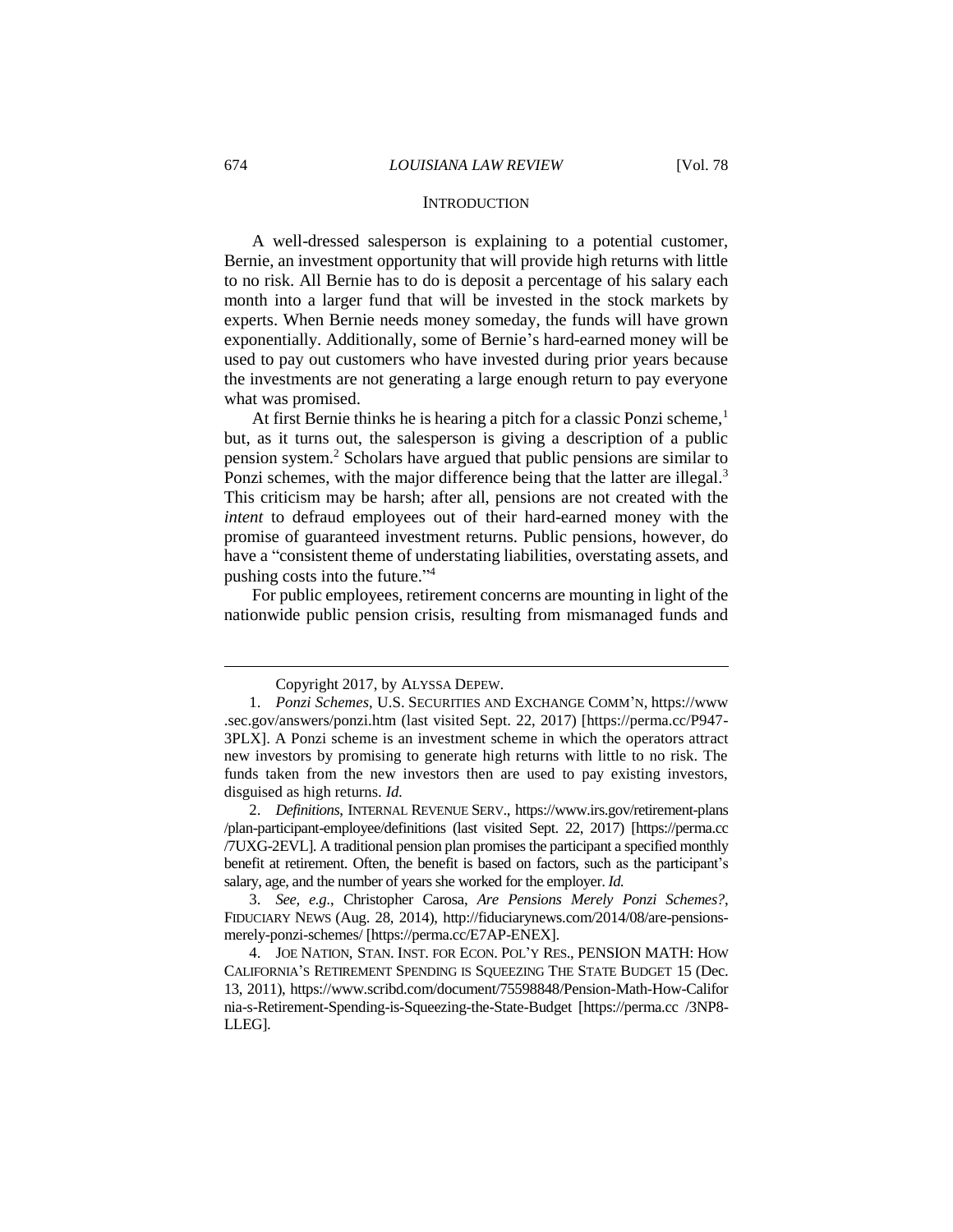empty promises.<sup>5</sup> To date, public pensions nationwide are over \$900 billion short of the amount that governments have promised to their workers in pension benefits for a given fiscal year.<sup>6</sup> Although pension problems transcend state borders, Louisiana's pension systems are especially underfunded.<sup>7</sup> In a 2016 study, the two largest systems in Louisiana were ranked in the top 25 most underfunded systems across the United States.<sup>8</sup>

Public-sector employees in Louisiana, particularly teachers, have limited retirement plan options when they enter the workforce. Most public employees are required to pay into a statewide pension plan,<sup>9</sup> the two largest being Louisiana State Employees' Retirement System ("LASERS") and Teachers' Retirement System of Louisiana ("TRSL").<sup>10</sup> LASERS and TRSL are categorized as defined benefit plans, which give the retired employee a fixed income, usually calculated as a percentage of the employee's highest earning salary years.<sup>11</sup>

6*.* PEW CHARITABLE TRUSTS, THE STATE PENSION FUNDING GAP: 2014, at 1 (Aug. 24, 2016), http://www.pewtrusts.org/en/research-and-analysis/issuebriefs /2016/08/the-state-pension-funding-gap-2014 [https://perma.cc/8EW6-H7KX].

7. REBECCA A. SIELMAN, MILLIMAN, 2016 PUBLIC PENSION FUNDING STUDY 8–10 (Sept. 2016), http://www.milliman.com/uploadedFiles/insight /Periodicals/ppfs/2016-public-pension-funding-study.pdf (analyzing data from 2014 and 2015 for the 100 largest pension programs in the United States) [https://perma.cc/QN9J-VCT2].

8. *Id.*

9. Some public employees in Louisiana may choose the Optional Retirement Plan ("ORP") instead of selecting TRSL. ORP is a defined contribution plan administered through private carriers. *Optional Retirement Plan (ORP)*, TEACHERS' RET. SYS. OF LA., https://www.trsl.org/main/optional\_programs/optional\_retirement \_plan (last visited Sept. 22, 2017) [https://perma.cc/64G2-VCEW].

10. *State Data: Louisiana*, PUB. PLANS DATA (2015), http://publicplansdata .org/quick-facts/by-state/state/?state=LA [https://perma.cc/4ZG2-MEGM].

11. *Choosing a Retirement Plan: Defined Benefit Plan*, INTERNAL REVENUE SERV., https://www.irs.gov/retirement-plans/choosing-a-retirement-plan-defined -benefit-plan (last updated Oct. 20, 2015) [https://perma.cc/R8KU-5NRX]; *Retirement Topics – Defined Benefit Plan Benefit Limits*, INTERNAL REVENUE

<sup>5.</sup> *See* JOSHUA D. RAUH, HOOVER INST., HIDDEN DEBT, HIDDEN DEFICITS 1–2 (Apr. 11, 2016), http://www.hoover.org/sites/default/files/research/docs/rauh \_debtdeficits\_36pp\_final\_digital\_v2revised4-11.pdf [https://perma.cc/5C9C-HE6 Y]. Most state and local governments provide retirement benefits to their employees through *guaranteed* pension programs. The government body contributes taxpayer money to public systems to fund these promises. Despite states' optimistic assumptions about future investment returns, assets in the pension systems will be insufficient to pay for the pensions of current public employees and retirees and eventually will have to be supplemented heavily by additional taxpayer dollars to make up the difference. *Id*.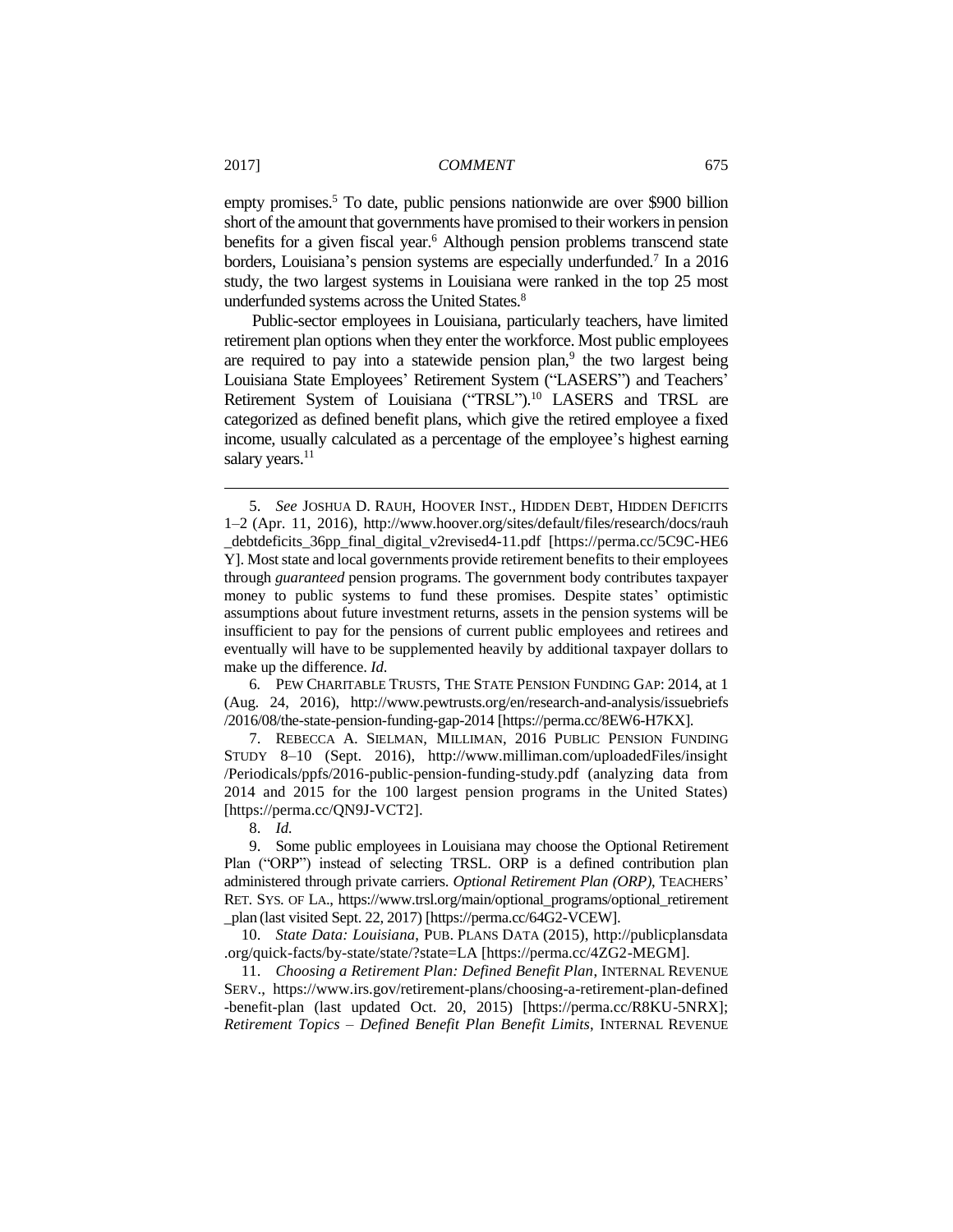Public employees in Louisiana lack the option to pay into Social Security, precluding these employees from receiving the additional retirement benefits that the federal program provides.<sup>12</sup> Although states are not required to offer public employees the option to pay into Social Security, Louisiana's state retirement system for public employees must provide benefits substantially equivalent to Social Security benefits to qualify as an alternative to the federal program.<sup>13</sup>

With some of the most underfunded pension systems in the United States, Louisiana's solution to its pension crisis should be a multi-faceted approach from four angles. First, any efforts to supplement the current framework with Social Security benefits must be considered carefully because it is unclear whether public employees participating in Social Security are in a more advantageous position at retirement than nonparticipants.<sup>14</sup> Second, the legislature should enact corrective measures to restrain political leaders whose underfunding of current pension programs has caused much of the long-term harm.<sup>15</sup> Third, public employers must modify the current pension structure to mitigate the damage that has been

13. LA. STATE EMPS.' RET. SYS., COMPACT GUIDE TO LASERS 2 (Apr. 2011) (on file with author). Federal law requires public employers to participate in Social Security unless they can demonstrate that their alternative plans provide benefits comparable to the benefit provided by Social Security. I.R.C.  $\S 3121(b)(7)(F)$  (2012).

14. *See* discussion *infra* Part III.C.2.

15. T. Leigh Anenson, *Reforming Public Pensions*, 33 YALE L. & POL'Y REV. 1, 35 (2014).

SERV., https://www.irs.gov/retirement-plans/plan-participant-employee/retirementtopics-defined-benefit-plan-benefit-limits (last visited Sept. 22, 2017) [https://perma .cc/6UJG-MSX2]. For example, if a person's highest earning wage was \$75,000 for the last few years of her career, then the defined benefit payout would be a percentage of that amount. *Id.*

<sup>12.</sup> TASK FORCE ON STRUCTURAL CHANGES IN BUDGET & TAX POL'Y, LA. DEP'T. OF REV., LASERS AND TRSL RETIREMENT SYSTEMS OVERVIEW 3 (Aug. 12, 2016), http://www.revenue.louisiana.gov/Miscellaneous/Budget%20Presentation.ppt [https://perma.cc/B8XL-TAC4]; s*ee also* MONIQUE MORRISSEY, ECON. POL'Y INST., POLICY MEMORANDUM: NEW LOUISIANA RETIREMENT PLAN IS BAD FOR WORKERS AND TAXPAYERS 1 (Dec. 12, 2012), http://www.epi.org/publication/pm198-louisianaretirement-plan-workers-taxpayers/ [https://perma.cc/VN5Z-BRYE]. Social Security is funded by contributions that workers make while employed. The funds are used to pay current beneficiaries of the Social Security program, including Medicare recipients. Funds take the form of Federal Insurance Contributions Act ("FICA") taxes that are withheld from most paychecks. When the worker becomes eligible, she will receive Social Security benefits that replace a portion of her previous income. SOCIAL SECURITY ADMIN., UNDERSTANDING THE BENEFITS (June 2017), https://www.ssa .gov/pubs /EN-05-10024.pdf [https://perma.cc/V58U-5DRH].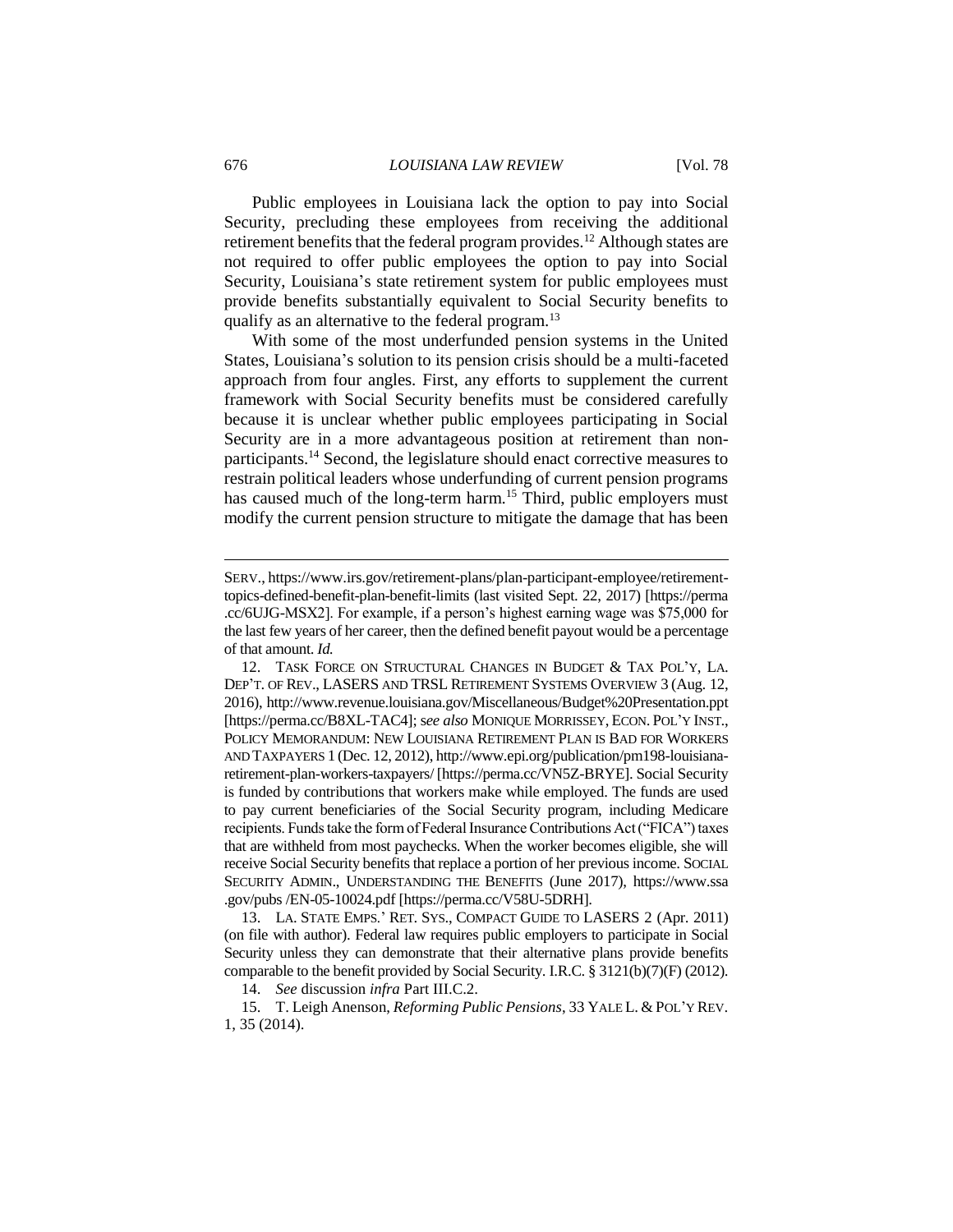done to the system and reduce pension costs.<sup>16</sup> Finally, government employers must provide incentives and make it easier for government employees to save more on their own for retirement. Strengthening the pension system will provide economic stability to a state struggling to balance its budget.<sup>17</sup> Additionally, because taxpayers ultimately will be required to fund current retirees' benefits, stabilizing the pension systems will lessen the burden placed on taxpayers. Pension directors and lawmakers must be proactive and make changes now to provide future stability.

Part I of this Comment provides background information on Louisiana's current pension system, specifically the role of larger pension programs, such as LASERS and TRSL. Part I also includes significant historical changes in the Social Security system and Louisiana's legislative history regarding both its state pensions and Social Security. Part II examines the current financial state of Louisiana's two largest pension programs: LASERS and TRSL. Part III introduces an empirical strategy to estimate the differences in retirement income between individuals affected by their state's participation in Social Security. Part IV proposes reform measures and recommendations for Louisiana's public pensions and addresses barriers to such reform. Implementation of these proposals will allow for greater security for individuals upon retirement and will ease the burden placed on taxpayers.

# I. UNDERSTANDING RETIREMENT: THE SOCIAL SECURITY ACT AND LOUISIANA STATE PENSION SYSTEMS

Labor force participants in the United States have several saving mechanisms available to aid them in preparing for retirement. First, the majority of employees receive Social Security benefits upon retirement.<sup>18</sup> Second, in addition to receiving Social Security, employees may receive a traditional pension or  $401(k)$  provided by their individual employer.<sup>19</sup>

<sup>16.</sup> *Id.* at 48–49.

<sup>17.</sup> *See* Julia O'Donoghue, *Louisiana's budget crisis: TOPS will loom over Legislature's upcoming session*, TIMES-PICAYUNE (Mar. 13, 2016, 11:26 AM), http://www.nola.com/politics/index.ssf/2016/03/legislature\_tops\_budget\_session .html [https://perma.cc/2F7W-7FQB].

<sup>18.</sup> Chris Chen, *Who is exempt from paying Social Security taxes?*, INVESTOPEDIA (Dec. 2016), https://www.investopedia.com/ask/answers/013015 /who-exempt-paying-social-security-taxes.asp [https://perma.cc/9T8P-RSLQ].

<sup>19.</sup> Retirees receiving both Social Security and a pension are subject to the Windfall Elimination Provision ("WEP") and the Government Pension Offset ("GPO"). In 1983, the WEP was enacted to lower Social Security benefit payments to beneficiaries "whose work histories include both Social Securitycovered and noncovered employment, with the noncovered employment also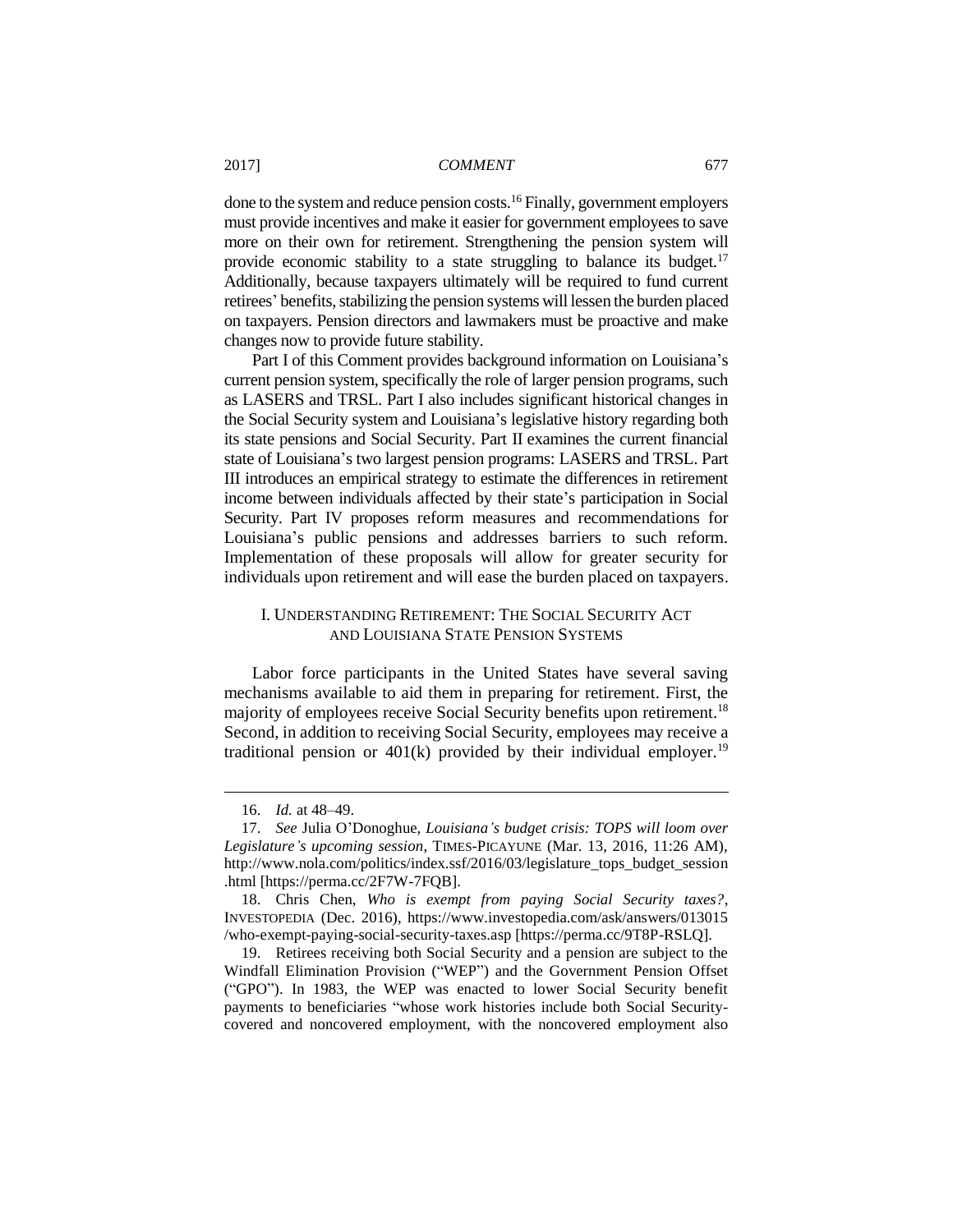Third, an employee also may elect to set up commonly used Individual Retirement Arrangements ("IRAs").<sup>20</sup> This section provides a synopsis of the current programs available to retirees in Louisiana.

# *A. The Social Security Act*

When Congress passed the Social Security Act ("Act") in  $1935$ <sup>21</sup> public employees were not eligible for Social Security benefits,<sup>22</sup> primarily because "there were concerns that imposing a Social Security tax on state and local government employees might be unconstitutional." <sup>23</sup> In addition to government employees, about half the workers in the American economy were excluded from coverage.<sup>24</sup>

Beginning in 1951, § 218 of the Act allowed states to "opt in" to Social Security coverage for public employees who were not already covered under

21. Social Security Act of 1935, Pub. L. No. 74-271, 49 Stat. 620. The purpose of the Social Security Act was

[t]o provide for the general welfare by establishing a system of Federal old-age benefits, and by enabling the several States to make more adequate provision for aged persons, blind persons, dependent and crippled children, maternal and child welfare, public health, and the administration of their unemployment compensation laws; to establish a Social Security Board; to raise revenue; and for other purposes.

providing pension coverage." Alan L. Gustman, Thomas L. Steinmeier & Nahid Tabatabai, *The Social Security Windfall Elimination and Government Pension Offset Provisions for Public Employees in the Health and Retirement Study*, 74 SOCIAL SECURITY BULL. 55, 55 (2014), https://www.ssa.gov/policy/docs/ssb /v74n3/v74n3p55.html [https://perma.cc/M3FM-PPXB]. The GPO reduces the Social Security benefits, including a spouse's survivor benefits, of an individual who also is entitled to a government pension based on non-covered employment. 42 U.S.C. § 402(k)(5)(A) (2012); 20 C.F.R. § 404.408a(a) (2016). Both provisions were enacted to prevent "double-dipping." Gustman, Steinmeier & Tabatabai, *supra*.

<sup>20.</sup> *Traditional and Roth IRAs*, INTERNAL REVENUE SERV. (Aug. 12, 2017), https://www.irs.gov/retirement-plans/traditional-and-roth-iras [https://perma.cc/M J4Z-TSCX].

*Id*.

<sup>22.</sup> Pub. Emps. Ret. Bd. v. Shalala, 153 F.3d 1160, 1161 (10th Cir. 1998). 23. *Id*.

<sup>24.</sup> *The Decision to Exclude Agricultural and Domestic Workers from the 1935 Social Security Act*, 70 SOCIAL SECURITY BULL. 49, 49 (2010), https://www.ssa.gov /policy/docs/ssb/v70n4/v70n4p49.html [https://perma.cc/YKR2-7RQ5].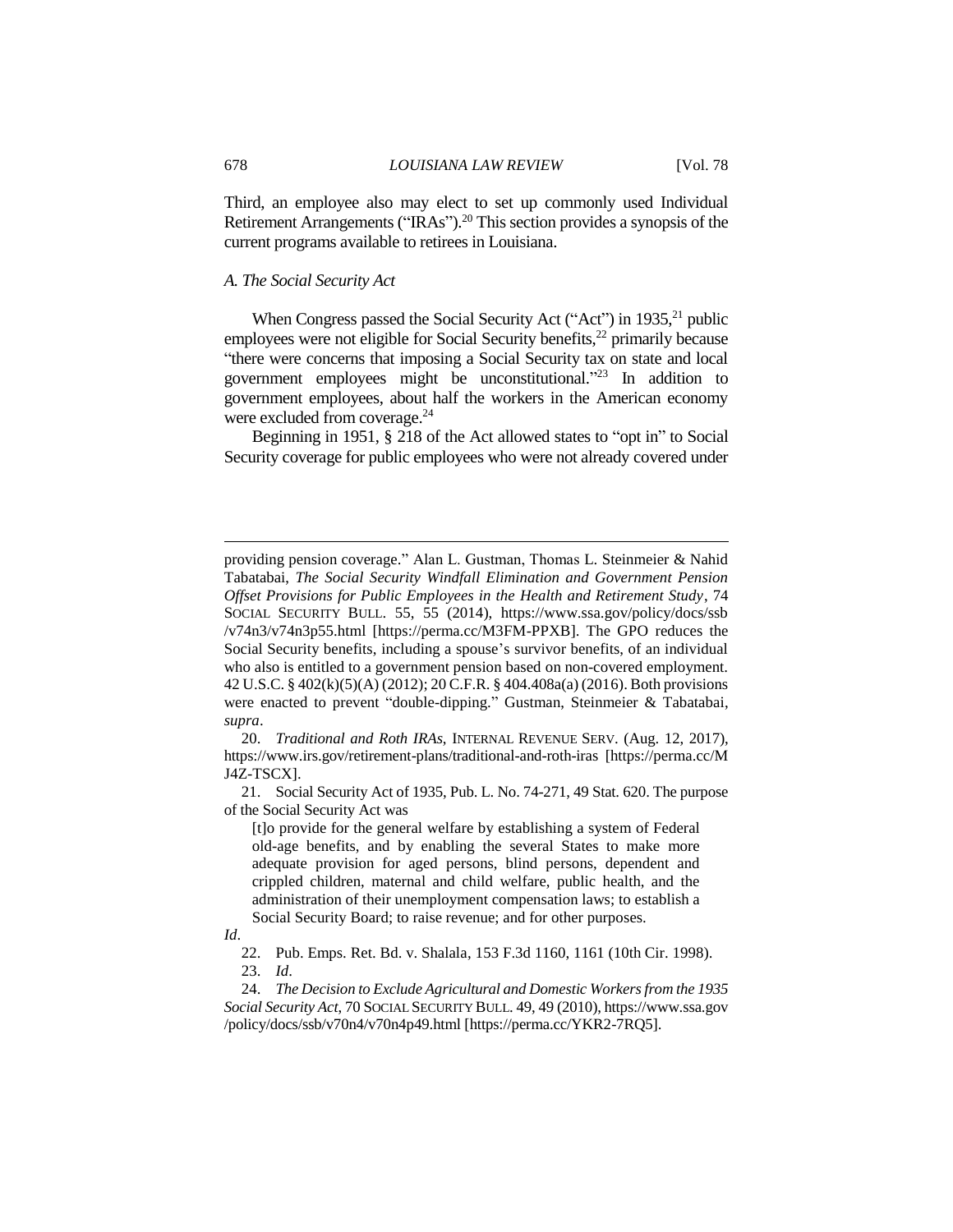a retirement plan.<sup>25</sup> This "opt-in" is referred to as a "Section 218 Agreement" and is entered into with the Social Security Administration.<sup>26</sup> Once a coverage group enters and is provided coverage through such an agreement, the contract cannot be terminated.<sup>27</sup> On July 2, 1991, Social Security participation became mandatory for state employees who were not members of a public retirement system.<sup>28</sup> To date, Louisiana is one of 15 states in which teachers have not opted into Social Security by way of Section 218 Agreements.<sup>29</sup>

For public employers to remain opted out of providing Social Security benefits to their employees, the state must offer a retirement program that qualifies as an alternative to Social Security by providing retirement benefits "substantially equivalent" to the retirement portion of Social Security."<sup>30</sup> Federal law primarily governs Social Security decisions and permits Louisiana to implement such a scheme under § 218 of the Social Security Act.<sup>31</sup> Louisiana entered into a Section 218 Agreement with the Social Security Administration in 1952 but only for certain state and local government employees.<sup>32</sup> According to § 218, states can amend their agreements to extend Social Security coverage to any employees to whom the agreements did not apply previously,

28. *Program Operations Manual System: RS 01505.001 Introduction to Section 218 and State and Local Coverage*, SOC. SEC. ADMIN. (Nov. 19, 2009), http://policy.ssa.gov/poms.nsf/lnx/0301505001 [https://perma.cc/SRS4-REC4].

29. *Social Security Offsets: Frequently Asked Questions*, NAT'L EDUC. ASS'N, http://www.nea.org/home/16819.htm (last visited Sept. 22, 2017) [https://perma.cc/U W2V-R697]. Other states include Alaska, California, Colorado, Connecticut, Illinois, Kentucky, Texas, Maine, Massachusetts, Minnesota, Missouri, Nevada, and Ohio. *Id.*

30. Mallory Chatelain, *Same-Sex Marriages Are Not Created Equal:* United States v. Windsor *and Its Legal Aftermath in Louisiana*, 75 LA. L. REV. 303, 306 (2014); *see also* COMPACT GUIDE TO LASERS, *supra* note 13, at 2; 26 C.F.R. § 31.3121(b)(7)–2 (2000).

31. § 418; *Program Operations Manual System SL 20001.210: Determinations Regarding Section 218 Agreements*, SOC. SEC. ADMIN. (Dec. 11, 2003), http://policy .ssa.gov/poms.nsf/lnx/1920001210 [https://perma.cc/AY79-TJAJ].

32. *See Social Security*, *supra* note 26.

<sup>25.</sup> 42 U.S.C. § 418(d)(5)(A) (2012) (showing that although most public employees were allowed to opt in, the 1954 amendment still excluded police officers and firefighters from Social Security).

<sup>26.</sup> *Social Security*, LA. DEPT. OF THE TREAS., https://www.treasury.state .la.us/Home%20Pages/SocialSecurity.aspx (last visited Sept. 22, 2017) [https://per ma.cc/JBY5-SDBP].

<sup>27.</sup> *See* § 418(f); *see also* Bowen v. Pub. Agencies Opposed to Soc. Sec. Entrapment, 477 U.S. 41 (1981).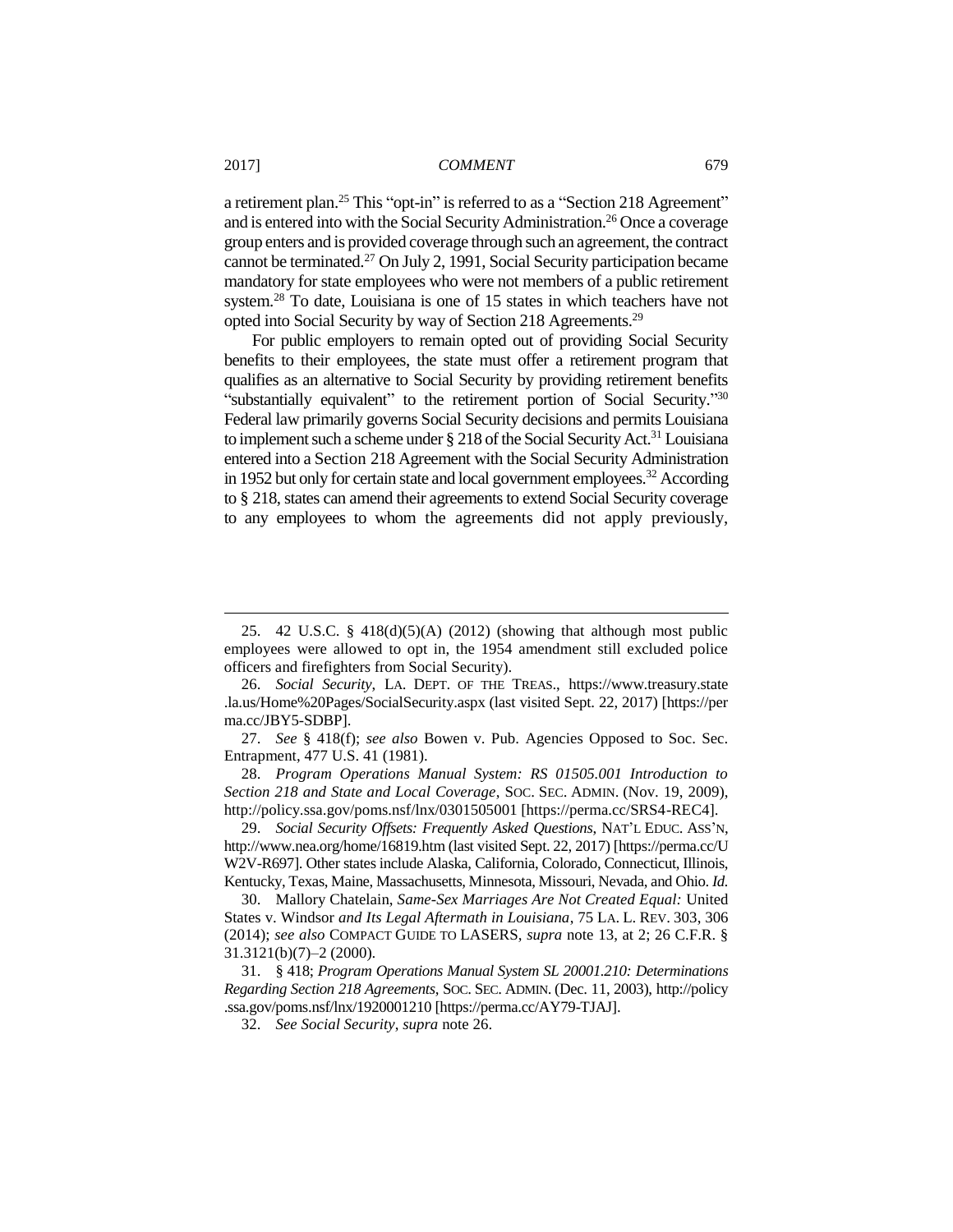regardless of whether these employees were previously members of a public retirement system, such as LASERS.<sup>33</sup>

#### *B. Louisiana's Public Pension Systems*

Louisiana has 19 pension programs for public employees<sup>34</sup>—the two largest of which are LASERS and TRSL. Established in 1946, LASERS has a mandatory membership requirement for most Louisiana state employees.<sup>35</sup> Additionally, because LASERS previously qualified as a substitute to the Social Security program, members of LASERS are not eligible to receive Social Security benefits.<sup>36</sup>

TRSL was founded in 1936 and is Louisiana's largest public retirement system, providing services and benefits to more than  $160,000$  individuals.<sup>37</sup> TRSL is qualified under the Internal Revenue Code as a public trust fund, <sup>38</sup> which is meant to provide retirement benefits for its members.<sup>39</sup> All teachers in Louisiana must become members of this system as a condition of their employment.<sup>40</sup>

Both LASERS and TRSL are categorized as defined benefit plans, as opposed to defined contribution plans. A distinguishing characteristic of a defined benefit plan is that the employer bears the risk and responsibility "to make sufficient contributions to the plan to insure that the benefits the

<sup>33.</sup> § 418(a)(1), (c)(4). "The Commissioner of Social Security shall, at the request of any State, enter into an agreement with such State for the purpose of extending the insurance system established by this subchapter to services performed by individuals as employees of such State or any political subdivision thereof."  $\S 418(a)(1)$ .

<sup>34.</sup> *Member Systems*, LA. ASS'N OF PUB. EMPLOYEES' RET. SYS., http://www .lapers.org/MemberSystems.html (last visited Sept. 22, 2017) [https://perma.cc /Y5XU-7H5F].

<sup>35.</sup> COMPACT GUIDE TO LASERS, *supra* note 13, at 2; *Introduction to Section 218: State and Local Coverage*, SOC. SEC. ADMIN. Slide 16 (2008), www.ssa.gov /section218training/documents/Resource\_3.ppt [https://perma.cc/WN9B-59DS].

<sup>36.</sup> COMPACT GUIDE TO LASERS, *supra* note 13, at 2; *Social Security Impact*, LA. STATE EMPLOYEES' RET. SYS., https://lasersonline.org/resources /legislative-issues/2017-regular-session-frequently-asked-questions/ (last visited Sept. 22, 2017) [https://perma.cc/F52L-F8MM].

<sup>37</sup>*. About TRSL*, TEACHERS' RET. SYS. OF LA., https://www.trsl.org/main /about\_trsl (last visited Sept. 22, 2017) [https://perma.cc/X3NW-NMUY].

<sup>38.</sup> Also known as a "charitable trust," a public trust fund is a fund of money whose principal and interest monies are available for the benefit of the general public rather than a private individual or entity. *Public Trust Fund*, BLACK'S LAW DICTIONARY (10th ed. 2014).

<sup>39.</sup> *About TRSL*, *supra* note 37.

<sup>40.</sup> LA. REV. STAT. § 11:721 (2017).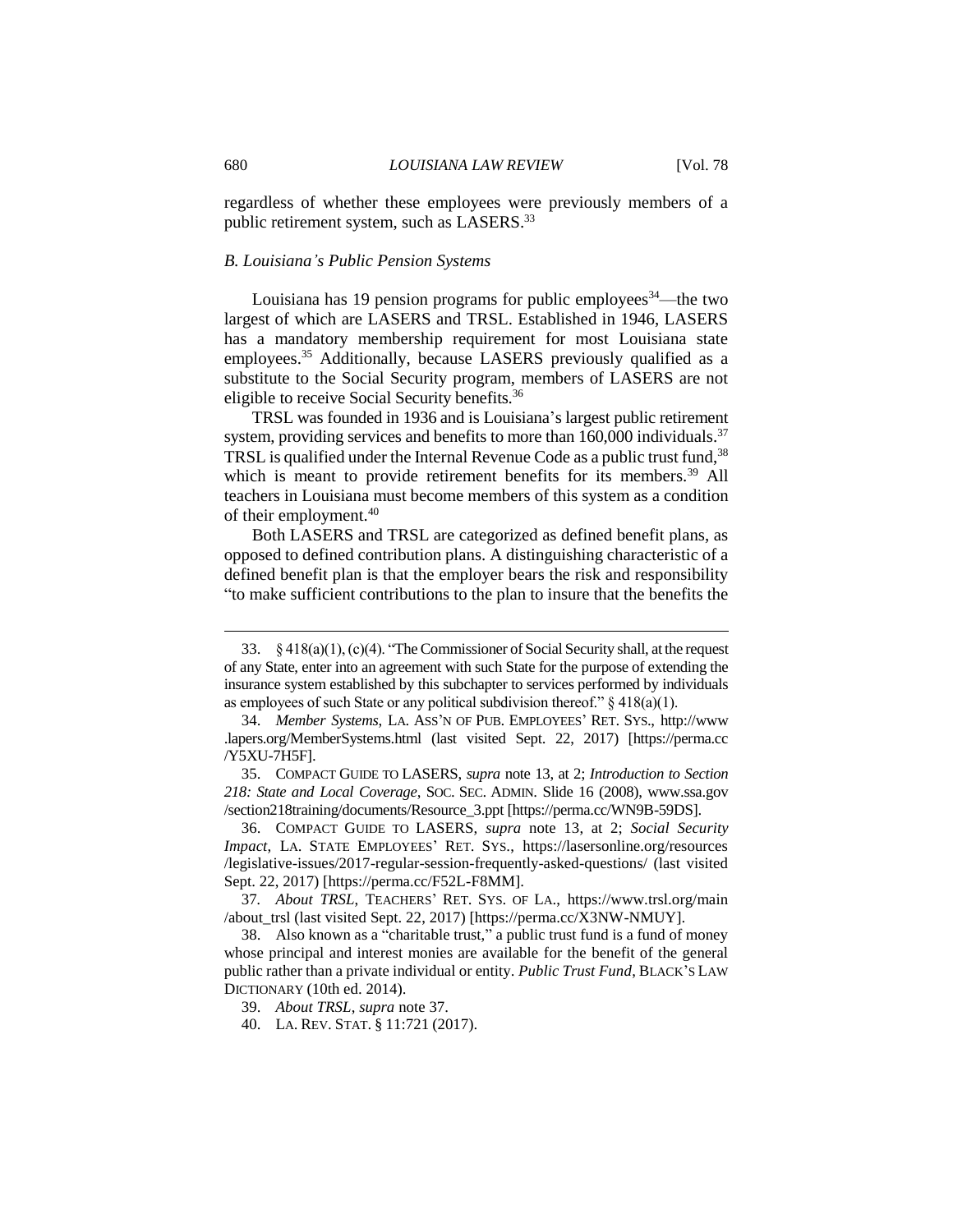employee is entitled to receive . . . at retirement will be paid."<sup>41</sup> Further, under defined benefit plans, a qualified plan trustee makes the investment decisions.<sup>42</sup>

Contrary to defined benefit, under a defined contribution plan, the employee is not entitled to a particular payout at retirement.<sup>43</sup> The amount of benefits that the employee will receive at retirement is based upon the amount of contributions the employer and employee make to the plan and the interest earned on those contributions.<sup>44</sup> The burden is on the employee—not the employer—to direct his investments in certain mutual funds.<sup>45</sup>

Most public pensions are run by a board of trustees—TRSL and LASERS are no exception. A 13-member Board of Trustees administers LASERS operations.<sup>46</sup> Louisiana law permits the board to adopt rules and regulations in administering LASERS programs and benefits. <sup>47</sup> Similarly, the TRSL Board of Trustees is made up of 12 elected members and 5 ex officio members and is responsible for safeguarding and managing the assets held in trust to provide retirement income for system members.<sup>48</sup>

Together, TRSL and LASERS have approximately 260,000 members<sup>49</sup> and account for over 70% of public retirement members.<sup>50</sup> Because these two systems are so large, their fiscal decisions have a significant impact not only on a large portion of public employees and retirees but also on the state economy as a whole.<sup>51</sup>

 $\overline{a}$ 

47. *Id.*; *see also* LA. REV. STAT. § 11:515(2).

48. *TRSL Board of Trustees*, TEACHERS' RET. SYS. OF LA., https://www.trsl .org/main/about\_trsl/board\_of\_trustees (last visited Sept. 22, 2017) [https://per ma.cc/TKP8-5WHG].

49. *About TRSL*, *supra* note 37; *About LASERS*, LA. STATE EMPS. RET. SYS., http://www.lasersonline.org/about (last visited Sept. 22, 2017) [https://perma .cc/M8QQ-PUHZ].

50. *Member Systems*, *supra* note 34.

51. COMPACT GUIDE TO LASERS, *supra* note 13, at 5, 17. Because "[o]ver 90% of LASERS retirees live in Louisiana," the retirement system's economic impact amounts to \$782 million. *Id*. Additionally, "LASERS invests over \$230

<sup>41.</sup> DENNIS R. LASSILA & BOB G. KILPATRICK, EMPLOYEE COMPENSATION AND BENEFITS TAX GUIDE ¶ 502.2 (2016); *see also* Edward A. Zelinsky, *The Defined Contribution Paradigm*, 114 YALE L.J. 451, 453 (2004).

<sup>42.</sup> LASSILA & KILPATRICK, *supra* note 41.

<sup>43.</sup> *Id.* 

<sup>44.</sup> *Id.* at 9.

<sup>45.</sup> *Id.* at 10.

<sup>46</sup>*. Board of Trustees*, LA. STATE EMPS' RET. SYS., https://lasersonline .org/about/board-of-trustees/ (last visited Sept. 22, 2017) [https://perma.cc/SQ6E-2R7J].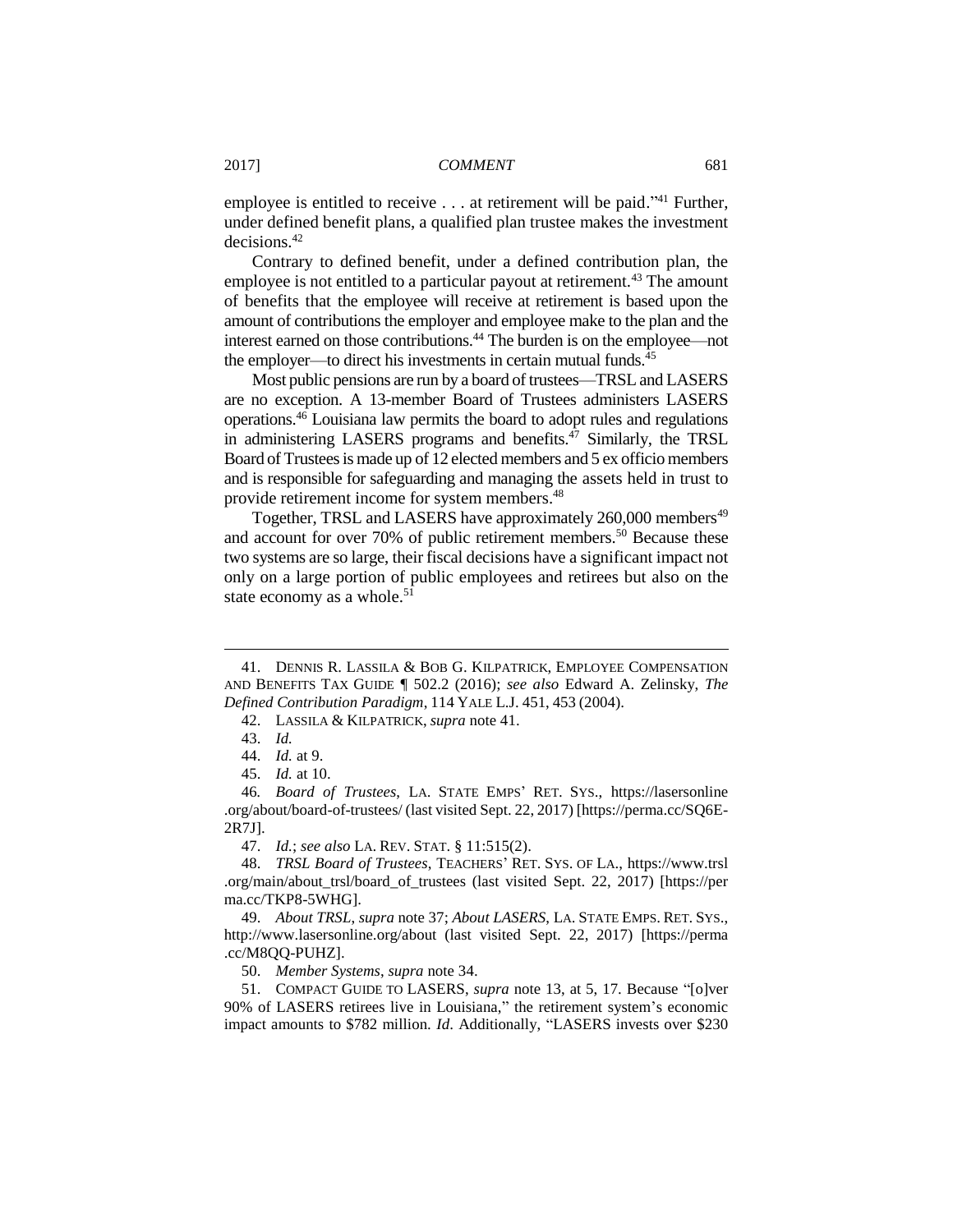# II. THE DIRE FINANCIAL STATE OF LOUISIANA'S TWO LARGEST PENSION PROGRAMS: LASERS AND TRSL

The Louisiana Legislature consolidated public retirement law in the Louisiana Revised Statutes to comply with the requirement in the Louisiana Constitution "to maintain public retirement systems on a sound actuarial basis." <sup>52</sup> Despite this effort by the legislature, Louisiana's largest pension systems still are severely underfunded compared to other comparable programs.<sup>53</sup> The LASERS actuarial report, published on June 30, 2016, declared that its pension program has over \$6.9 billion in unfunded actuarial accrued liability ("UAAL").<sup>54</sup> Similarly, TRSL had more than \$11 billion in UAAL for the 2015 fiscal year.<sup>55</sup> In its basic form, UAAL is the difference between the amount in benefits that a pension has committed to pay in the future and the total amount of assets currently on hand. $56$ 

Determining whether a pension plan has become underfunded is based on the actuarial valuation of that plan. The Louisiana Constitution requires "that the legislature establish for each state or statewide public retirement system[] a particular method of actuarial valuation . . . ." <sup>57</sup> For both LASERS and TRSL, the "'funded percentage' for each state public retirement system" is the amount of assets available divided by the liability of the system for future payouts.<sup>58</sup>

55. TEACHERS RET. SYS. OF LA., 2015 COMPREHENSIVE ANNUAL FINANCIAL REPORT 110 (2015), https://www.trsl.org/uploads/File/Annual%20Reports/CA FR/2015\_CAFR\_web.pdf [https://perma.cc/X494-W5BM] [hereinafter TRSL ANNUAL REPORT].

56. *See* Anna K. Selby, *Pensions In A Pinch: Why Texas Should Reconsider Its Policies On Public Retirement Benefit Protection*, 43 TEX. TECH L. REV. 1211, 1216 (2011).

57. LA. CONST. art. X, § 29(E)(1); *see also* LA. REV. STAT. § 11:21.

58. LA. REV. STAT. § 11:23. For both LASERS and TRSL, the "funded percentage for each state public retirement system shall mean the valuation assets used to determine the actuarially required contributions pursuant to [Louisiana Revised Statutes §] 11:102 divided by the accrued liability of the system

million in Louisiana companies." *Id*. LASERS is a "major economic driver" for the state of Louisiana. *Id.* 

<sup>52.</sup> LA. REV. STAT. § 11:2.

<sup>53.</sup> *See* SIELMAN, *supra* note 7.

<sup>54.</sup> *Summary of Valuation Results: LASERS Actuarial Valuation*, FOSTER & FOSTER ACTUARIES AND CONSULTANTS (June 30, 2016), http://lasersonline.org /wp-content/uploads/2016/07/ValuationSummarySheet-1.pdf [https://perma.cc/B NP7-FWGA].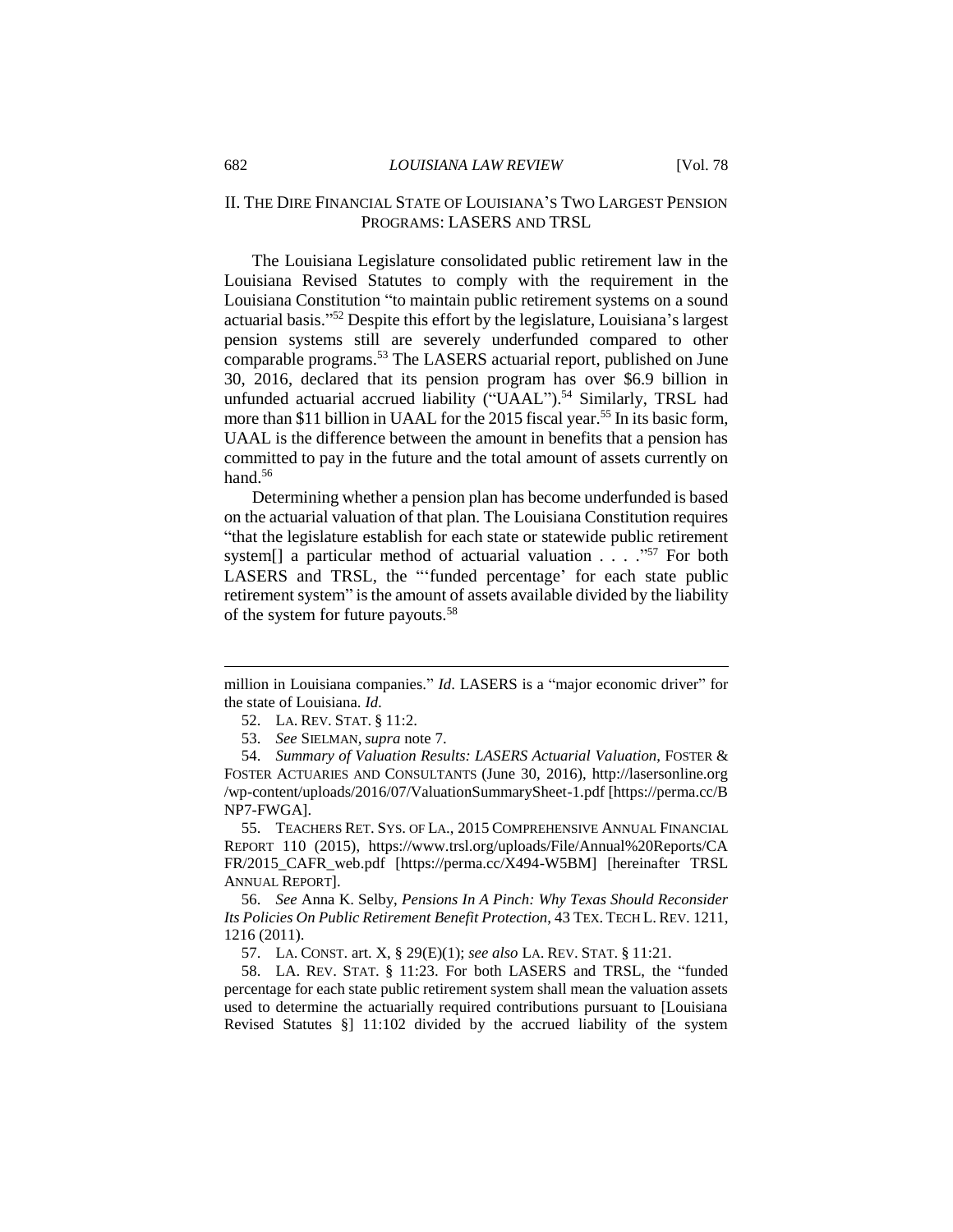The presence of unfunded accrued liabilities in the actuarial equation is not in and of itself problematic with the constitutional requirement that the public retirement systems maintain actuarial soundness.<sup>59</sup> The unfunded accrued liability is just one factor "in the multi-level formula for determining actuarial soundness of the system." <sup>60</sup> To evaluate the strength of a pension program, industry-leading financial researchers measure the percentage of total commitments a pension has made that are funded.<sup>61</sup> Researchers assign a "below average" rating for pensions that are 60% to 80% funded and a "weak" rating for pensions that are funded below 60%.<sup>62</sup> With LASERS and TRSL funded at 62.75% and 62.5% in 2016, respectively, these two large systems are approaching the weakest financial rating available for public pension programs.<sup>63</sup> If Louisiana faces a financial crisis and is forced to make cuts to expenditures and pension benefits, then devastating financial consequences could impact the stability of public employees' pensions.

The exorbitant amount of UAAL, combined with low actuarial ratings, clearly indicates that there is insufficient revenue and over-spending—or, more likely, a combination of both—plaguing Louisiana's largest pension systems.<sup>64</sup> This underfunding causes instability for Louisiana's economy, particularly because the law, regardless of the availability of funds,

determined by utilizing the funding method established in [Louisiana Revised Statutes §] 11:22." *Id*.

<sup>59.</sup> Following accounting standards for state and local governmentsponsored pension plans, the term "actuarial soundness" references plans that have a logical pattern of funding that is anticipated to accumulate sufficient assets to make pension payments when they come due—a period that can extend many years into the future and even after an employee stops working. AM. ACAD. OF ACTUARIES, ACTUARIAL SOUNDNESS 13 (2012), http://www.actuary.org/files /publications/Actuarial%20Soundness%20Special%20Report%20FINAL%205 %2010%2012.pdf [https://perma.cc/LNV2-BL6P].

<sup>60.</sup> La. Mun. Ass'n v. State, 893 So. 2d 809, 855 (La. 2005).

<sup>61.</sup> STANDARD & POOR'S, U.S. STATE RATINGS METHODOLOGY 19 (Jan. 3, 2011), http://www.nasra.org/Files/Topical%20Reports/Credit%20Effects/StateRat ingsMethodology.pdf [https://perma.cc/KS77-8DN5].

<sup>62</sup>*. Id.* Standard and Poor's Global Ratings provide high-quality market intelligence in the form of credit ratings, research, and thought leadership. *Id.*

<sup>63.</sup> SIELMAN, *supra* note 7.

<sup>64.</sup> Over-spending could include the state borrowing from pension funds to pay other debts, giving benefit increases to members, or making COLAs. *See generally* Jack M. Beermann, *The Public Pension Crisis*, 70 WASH & LEE L. REV. 3, 34 (2013). For more information on COLAs, see *infra* note 121.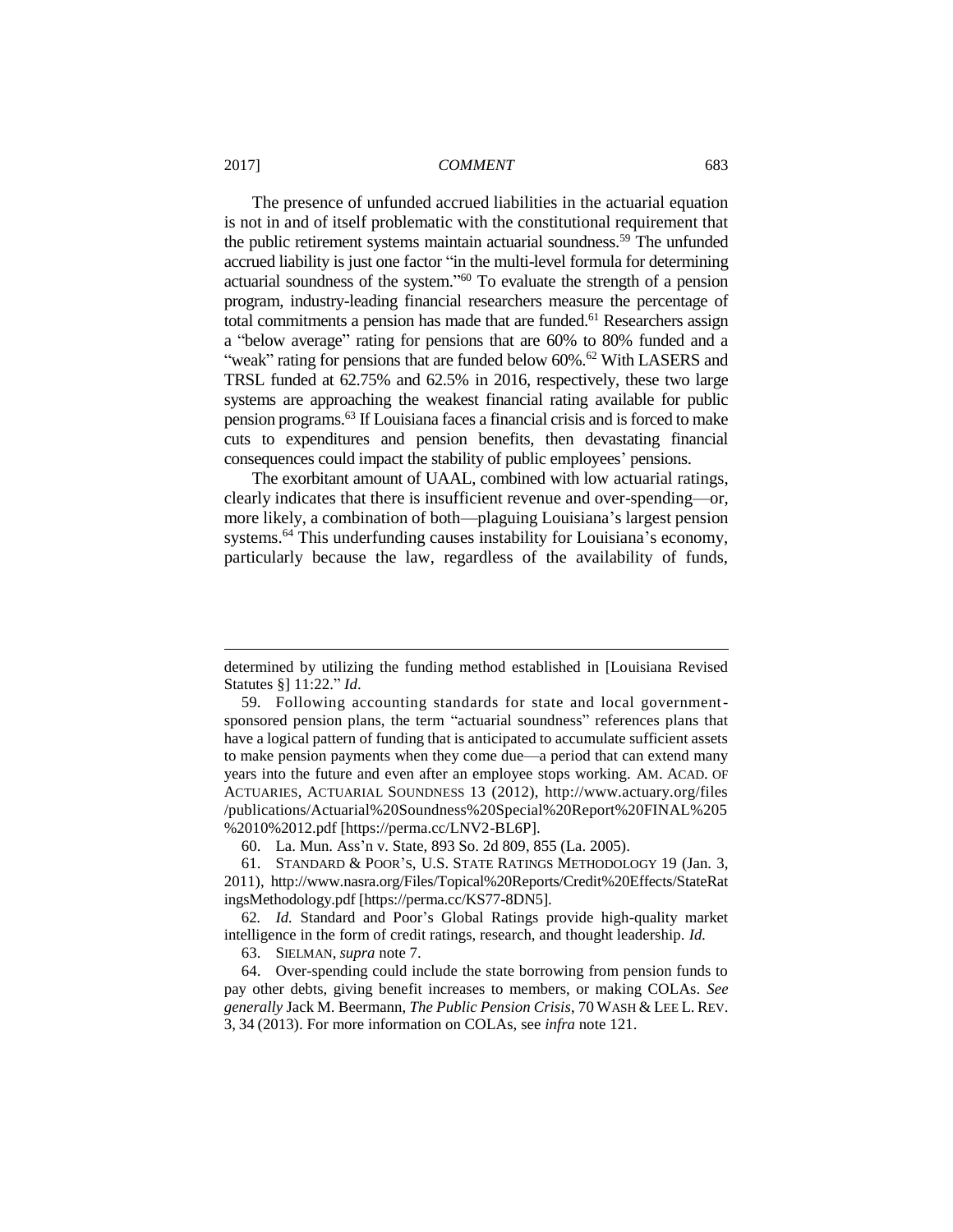guarantees pension benefits.<sup>65</sup> Further negative consequences of an insolvent pension system include the inability to pay future commitments, workers not being paid for retirement, and taxpayers bearing the burden to fulfill the promised funding.<sup>66</sup>

# III. SOCIAL SECURITY PERKS: ARE PUBLIC EMPLOYEES IN LOUISIANA MISSING OUT?

Although public-sector employees in Louisiana have not opted into the Social Security program for the last 60 years, this delay does not prevent particular groups of employees<sup>67</sup> from opting in at any point in the future.<sup>68</sup> Some scholars argue that Social Security benefits could provide a "safety net" to public employees by preventing gaps in coverage.<sup>69</sup> This part provides the steps that Louisiana could take to opt-in to Social Security, the expected consequences, and an empirical analysis of the impact that the lack of Social Security has had on both Louisiana's public school teachers and public school teachers nationwide.<sup>70</sup> This study is the first in Louisiana to evaluate the long-term effects of the decision made over the last several decades to abscond from Social Security benefits for public employees.

# *A. How Could Louisiana "Opt-in" to Social Security, and What Would the Consequences Be?*

Louisiana could form an agreement with the Social Security Administration if the governor of Louisiana certified to the Commissioner

<sup>65.</sup> "The accrued benefits of members of any state or statewide public retirement system shall not be diminished or impaired." LA. CONST. art.  $X$ ,  $\S$  29(E)(5). The promised pension benefits have to be paid regardless of the availability of funds. *Id.* 

<sup>66.</sup> Hannah Heck, *Solving Insolvent Public Pensions: The Limitations Of The Current Bankruptcy Option*, 28 EMORY BANKR. DEV. J. 89, 89–90 (2011).

<sup>67.</sup> For example, an entire school district could vote by referendum to opt in to Social Security by following the steps laid out in Part III.A. of this Comment.

<sup>68.</sup> *See* discussion *infra* Part III.A.

<sup>69.</sup> Anenson, *supra* note 15, at 57; *see also* DAWN NUSCHLER ET AL., CONG. RES. SERVICE, R41936, SOCIAL SECURITY: MANDATORY COVERAGE OF NEW STATE AND LOCAL GOVERNMENT EMPLOYEES 3 (July 25, 2011), http://www.nasra .org/Files/Topical%20Reports/Social%20Security/CRS%202011%20Report.pdf [https://perma.cc/HR6A-FEXG].

<sup>70.</sup> Public school teachers make up a large portion of public pension employees in Louisiana and therefore provide a significant test group for this empirical study. TRSL ANNUAL REPORT, *supra* note 55, at 37.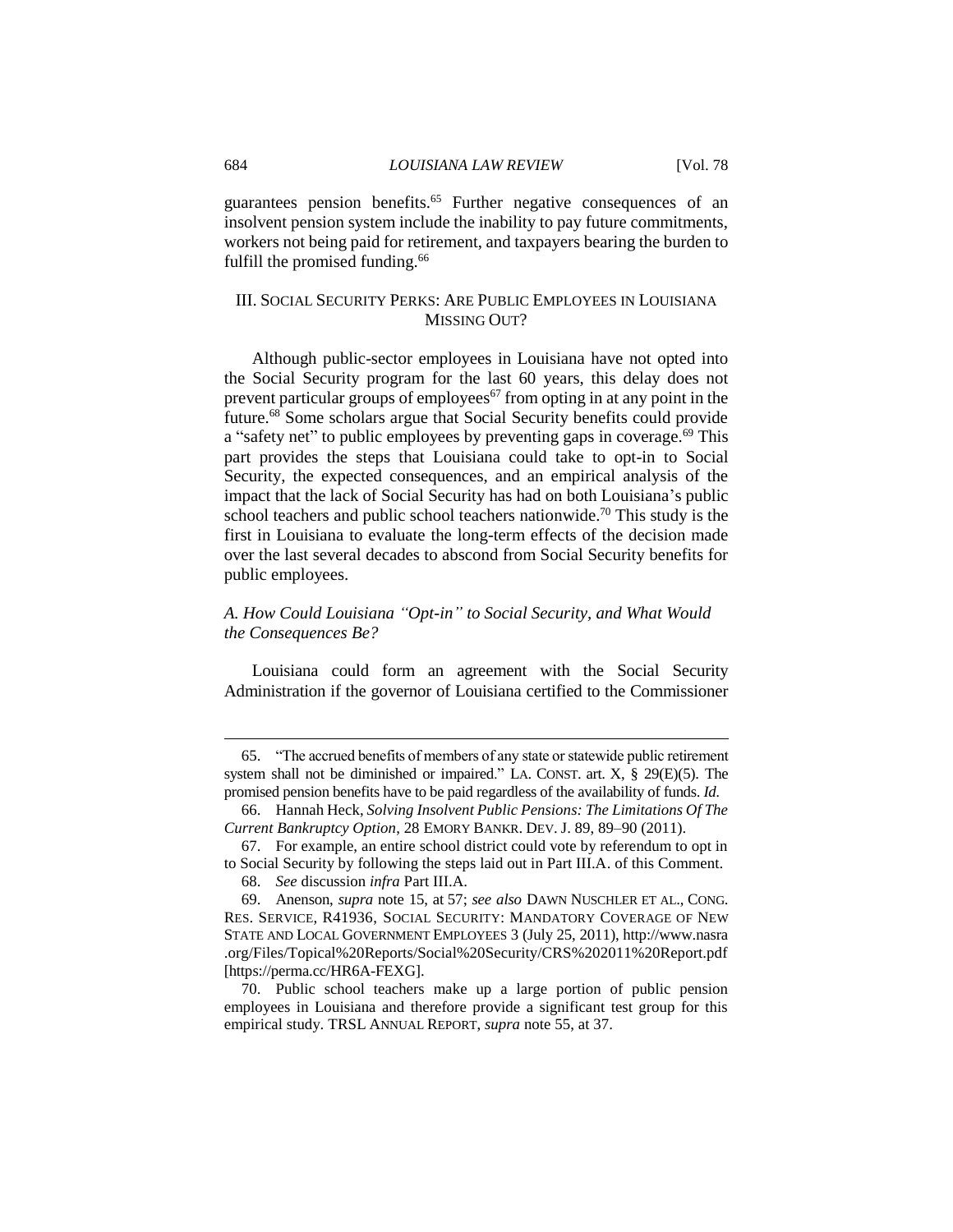of Social Security that the following five conditions have been met.<sup>71</sup> First, a referendum by secret written ballot must be held to consider whether the particular pension group in question should be covered under a Section 218 Agreement.<sup>72</sup> Second, the opportunity to vote in the referendum can be given only to eligible employees.<sup>73</sup> Third, all employees who are eligible to vote must receive at least 90 days' notice of the referendum.<sup>74</sup> Fourth, the referendum should be directed under the supervision of the governor or an entity designated by him.<sup>75</sup> Lastly, a majority of the eligible employees must participate in the vote for the decision to be effective.<sup>76</sup>

There are several immediate consequences that would result from Louisiana's public employees entering a Section 218 Agreement. These consequences are evidenced in the increased contributions from teachers' annual salaries. If an agreement opting into Social Security were executed, teachers would be required to contribute an additional 6.2% of the first \$118,500 of their annual salaries to federal income tax.<sup>77</sup> Adding this amount to pension contributions already made by teachers would cause teachers' total contributions to rise to nearly 15%.<sup>78</sup> Further, the school districts, which under a non-Social Security framework pay nothing into Social Security, would have to match employee contributions with an additional 6.2% in payroll tax.<sup>79</sup> These immediate effects would put a large strain on both school systems and individual teachers, particularly after recent years of budget cuts.<sup>80</sup>

 $\overline{a}$ 

80. *See* Julia O'Donoghue, *Latest Louisiana Budget Cuts K-12 Funding, Protects Higher Ed*, TIMES-PICAYUNE (June 22, 2016, 5:41 PM), http://www.nola.com /politics/index.ssf/2016/06/budget\_public\_schools\_cut.html [https://per

<sup>71.</sup> 42 U.S.C. § 418(d)(3) (2012). The governor also could designate another official to certify that the conditions have been met. *Id.* 

<sup>72.</sup> § 418(d)(3)(A).

<sup>73.</sup> § 418(d)(3)(B). An employee is deemed an "eligible employee" for purposes of a referendum if, at the time the referendum was held, the employee was in a position covered by the retirement system and was a member of such system.  $§$  418(d)(3)(E). The exception to this definition includes an employee whose position to which the state agreement does not apply and is covered by a different retirement system. § 418(d)(5)(B).

<sup>74.</sup> § 418(d)(3)(C).

<sup>75.</sup> § 418(d)(3)(D).

<sup>76.</sup> § 418(d)(3)(E).

<sup>77.</sup> JUDITH S. LOHMAN, OLR RESEARCH REPORT: TEACHERS AND SOCIAL SECURITY (2006), https://www.cga.ct.gov/2006/rpt/2006-R-0547.htm (analyzing the direct consequences if teachers in Connecticut were to opt into Social Security) [https://perma.cc/6FBA-EXYN].

<sup>78.</sup> *Id.* 

<sup>79.</sup> *Id.*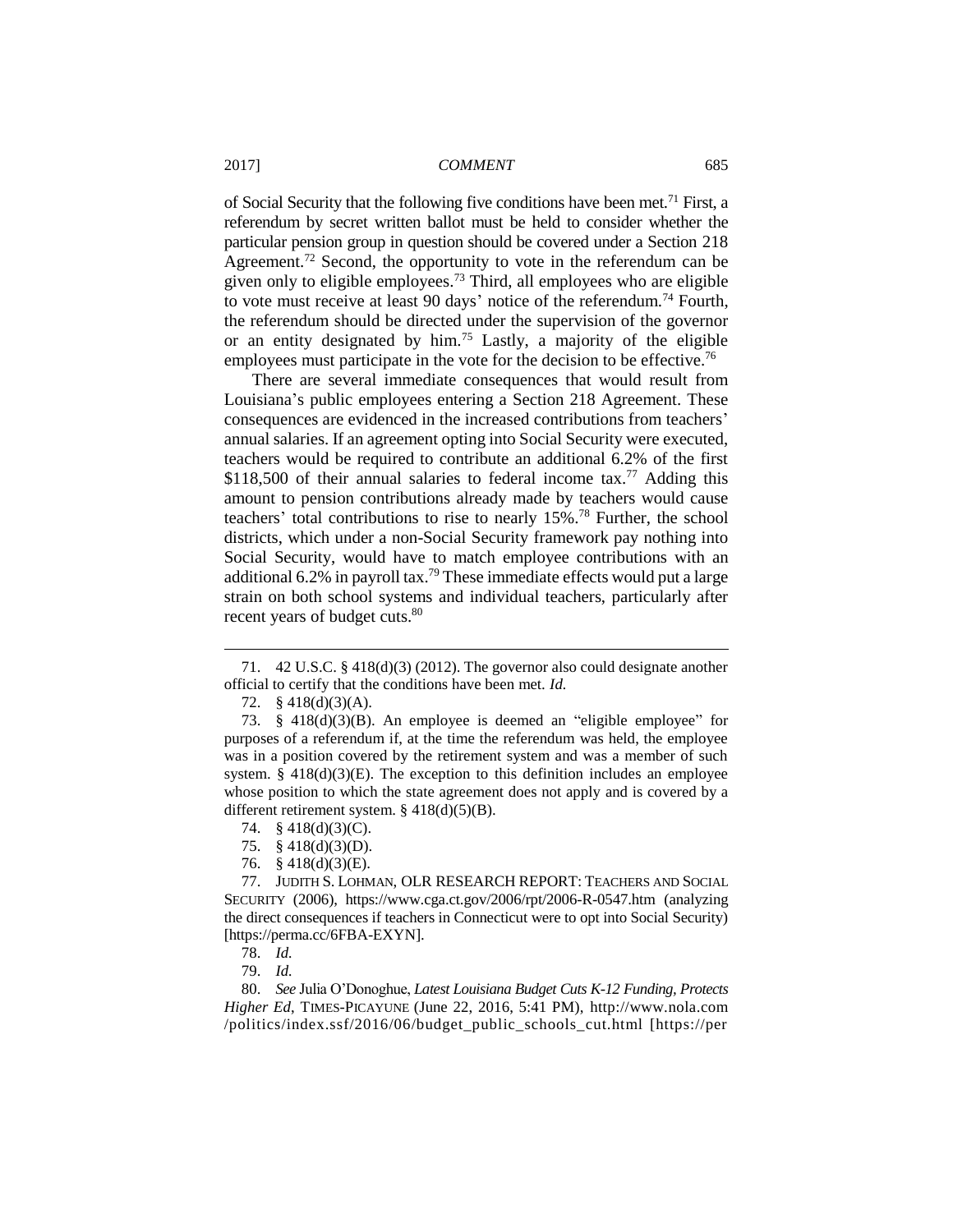In addition to the short-term financial stress that this option would put on public employers and employees, Social Security may not actually provide any long-term stability for new members. Demands on the Social Security Administration have reached all-time highs in recent years as a result of the "baby boom generation" reaching its peak years for retirement.<sup>81</sup> The negative financial outlook attached to the Social Security program is further emphasized by the 2016 Trustees Report on Social Security's Financial Outlook, $82$  which reported that the program faces critical deficits.<sup>83</sup> Because the Social Security program is so strained, it likely would not provide enough future benefit to Louisiana state employees to make opting in worthwhile.<sup>84</sup>

ma.cc/7SMH-FU7Q]. *See generally* Joseph Rallo, *Letters: Cuts to Higher Education Harming the Future of Louisiana*, ADVOCATE (July 7, 2016, 3:15 AM), http://www.theadvocate.com/baton\_rouge/opinion/letters/article\_064d2bea-43ac-11e6-abf1-e3246d5fdb6c.html [https://perma.cc/4R5S-EF3A].

81. KATHLEEN ROMIG, CTR. ON BUDGET AND POL'Y PRIORITIES, SOCIAL SECURITY ADMINISTRATION CUTS HURT EVERY STATE 1 (Sept.12,2016), http://www .cbpp.org/research/social-security/social-security-administration-cuts-hurt-everystate [https://perma.cc/K42B-AAJ4].

82. The Trustees of the Social Security and Medicare trust funds publish an annual report on the current and projected financial status of the two programs. Both programs face long-term financing shortfalls under the current scheduled benefits and funding, and lawmakers have a broad range of policies that, if implemented, could reduce the deficiencies of both programs. The Trustees' Report recommends the urgency with which lawmakers should address these shortfalls and implement timely solutions. This recommendation is important because early action by elected officials can minimize negative impacts on vulnerable populations, including lowerincome workers, and people already dependent on program benefits. *Status of the Social Security and Medicare Programs*, SOCIAL SEC. ADMIN. (Jan. 18, 2017), https://www.ssa.gov/oact/trsum/ [https://perma.cc/4NXL-DG9H].

83. ALICA H. MUNNELL, CTR. FOR RET. RES. AT B.C., SOCIAL SECURITY'S FINANCIAL OUTLOOK: THE 2016 UPDATE IN PERSPECTIVE 1 (June 2016), http://crr.bc.edu/wp-content/uploads/2016/06/IB\_16-10.pdf (stating a 75 year deficit of 2.66% of taxable payrolls) [https://perma.cc/X5V4-26T9].

84. Social Security's main program, Old-age and Survivors Insurance ("OASI"), is projected to reach insolvency in 2035. The program

is expected to have only enough revenue from payroll taxes, interest on the Trust Fund balance, and repayment of borrowed Trust Fund dollars to pay out scheduled benefits until 2035 . . . If no action is taken to improve Social Security's solvency before its Trust Fund runs dry, benefits will either be delayed or reduced across the board by 23 percent.

ROMINA BOCCIA, HERITAGE FOUND., SOCIAL SECURITY: \$39 BILLION DEFICIT IN 2014, INSOLVENT BY 2035, at 22 (July 29, 2015), http://www.heritage.org/research /reports/2015/07/social-security-39-billion-deficit-in-2014-insolvent-by-2035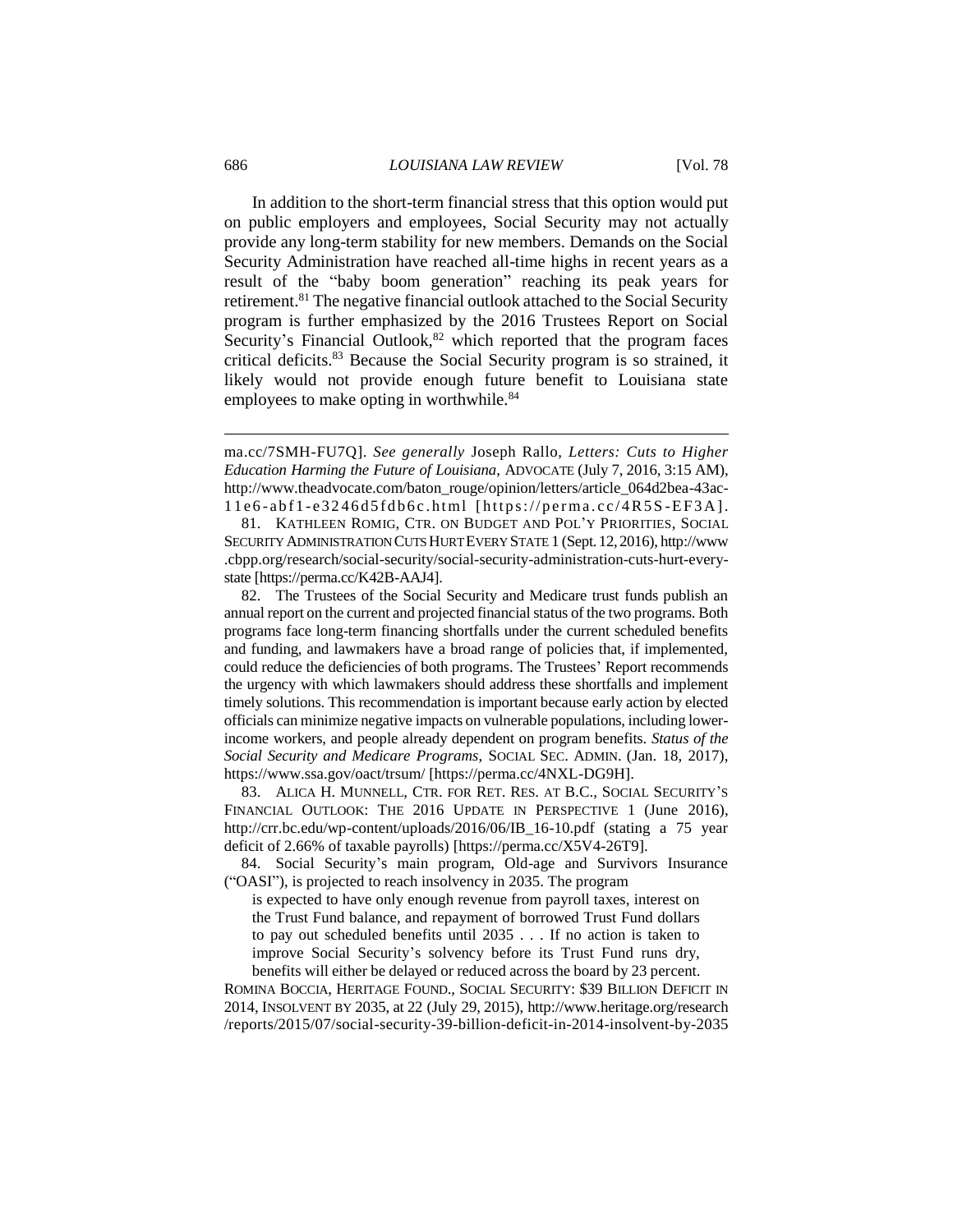Further, providing Social Security as an option for public employees could have a negative impact on Louisiana's current pension programs. For example, if Louisiana implemented a scheme to make LASERS optional rather than mandatory for all state employees, the state may face substantial consolidation concerns. Specifically, allowing Louisiana's employees to have the option between LASERS and Social Security would pose a threat to its viability as an independent retirement system because it would not be able to attract new members at the same rate as it had previously.<sup>85</sup> Although new employees still may choose to join LASERS, many others may choose to go with Social Security, thus diminishing the pool of participants who would be paying into LASERS.

If the number of participants in LASERS starts to diminish, this could prompt lawmakers to consolidate LASERS with other state retirement plans to create a larger public pension system.<sup>86</sup> Therefore, though it may be in the best interest of an individual LASERS member to supplement with or switch over to Social Security, it would weaken LASERS severely as a whole if the program starts losing participants faster than they can be replaced. Because LASERS is a "major economic driver" for the state,  $87$ Louisiana has a considerable public interest in protecting LASERS by declining proposals that would encourage LASERS members to participate in other benefit plans, such as Social Security.<sup>88</sup>

Further, teachers in Louisiana, who make up the largest public pension group in the state, are relatively better off at retirement than their counterparts in states who are paying into Social Security.<sup>89</sup> The following section introduces an empirical strategy to estimate the difference in retirement income between individuals who reside in states that have entered into a Section 218 Agreement, compared to those individuals who do not. This comparison attempts to isolate the financial consequences of paying into Social Security.

<sup>[</sup>https://perma.cc/XS4D-XUXJ].

<sup>85.</sup> COMPACT GUIDE TO LASERS, *supra* note 13, at 6, 7.

<sup>86.</sup> *Id.*

<sup>87.</sup> *Id.* at 5, 17. Because "[o]ver 90% of LASERS retirees live in Louisiana," the retirement system's economic impact amounts to \$782 million. Additionally, "LASERS invests over \$230 million in Louisiana companies." *Id*.

<sup>88.</sup> *Id*. at 17.

<sup>89.</sup> *See* discussion *infra* Part III.B.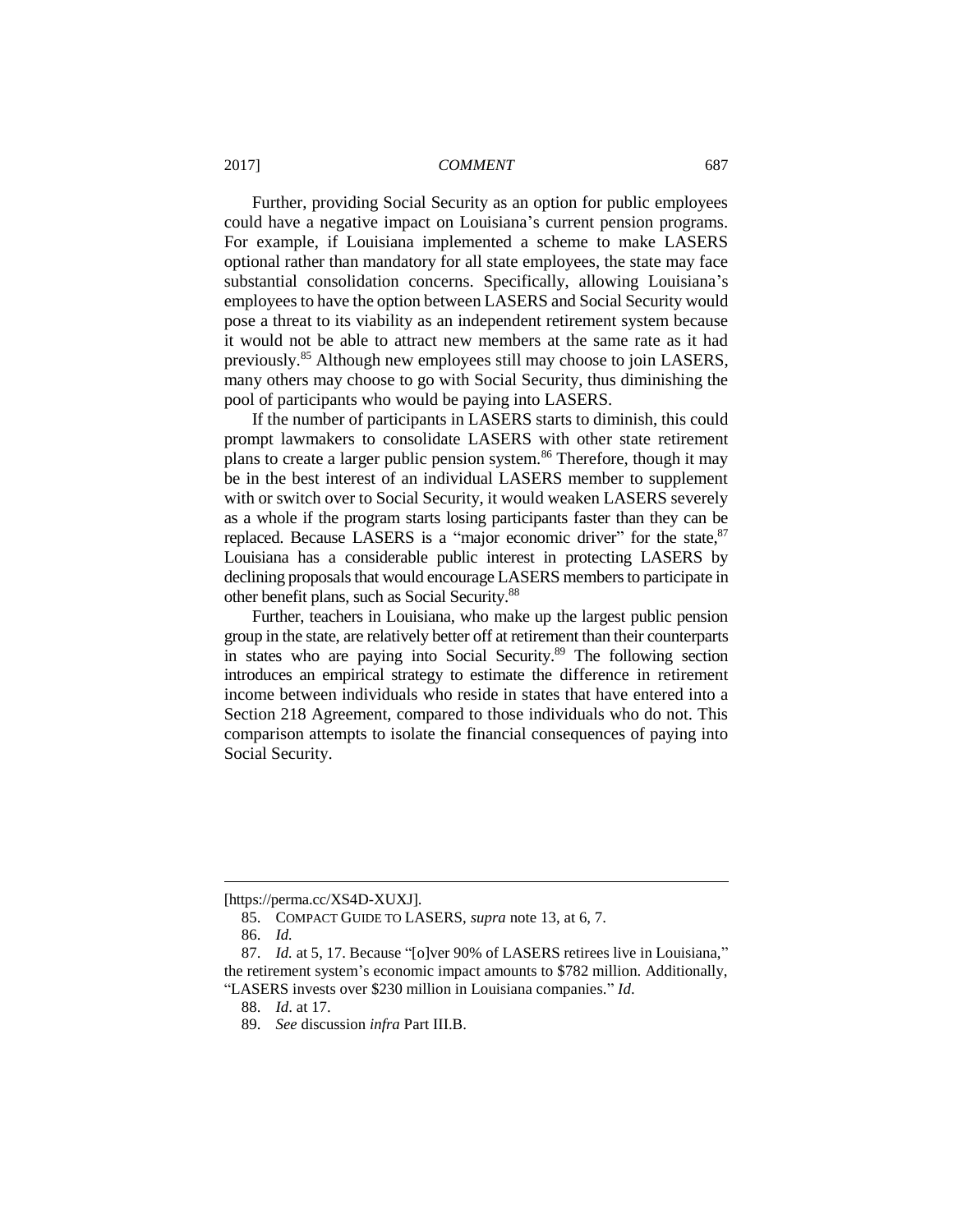# *B. Empirical Strategy and Data Analysis*

This empirical strategy uses data from the American Community Survey ("ACS"), which was collected from 2009 to 2014.<sup>90</sup> The ACS is a nationally representative survey conducted by the United States Census Bureau.<sup>91</sup> It is the largest administered survey in the United States and is sent to approximately 3.5 million individuals each year.<sup>92</sup> The ACS is a commonly used data source and is conducted to facilitate economic research in the United States.<sup>93</sup> It provides a wide array of information for each person surveyed, including demographic characteristics and income measures.<sup>94</sup>

# *1. An Introduction to the Difference-in-Difference Framework*

The empirical strategy used in this study employs a difference-indifference estimation framework that has become widely popular in economic and legal research.<sup>95</sup> The difference-in-difference estimation strategy isolates the difference between the outcomes of two groups from simultaneous effects that may influence the same outcome.<sup>96</sup> Particularly,

92. *Id.* at 8, 13.

 $\overline{a}$ 

93. *American Community Survey (ACS)*, U.S. CENSUS BUREAU (Jan. 18, 2017), https://www.census.gov/programs-surveys/acs/about.html [https://perma .cc/9MW6- J239]. In addition to facilitating academic research, the ACS provides a wealth of data that is relied on by government agencies to make important decisions about the distribution of nearly \$400 billion in federal funds each year. REGINA POWERS, DAVID BEEDE & RUDY TELLES, JR., ECONS. AND STATS. ADMIN., THE VALUE OF THE AMERICAN COMMUNITY SURVEY: SMART GOVERNMENT, COMPETITIVE BUSINESS, AND INFORMED CITIZENS 1 (Apr. 2015), http://www.esa.gov/sites/default/files/thevalue-of-the-acs.pdf [https://perma.cc /62RF-EGCF].

95. *See* David S. Abrams & R. Polk Wagner, *Poisoning the Next Apple? The America Invents Act and Individual Inventors*, 65 STAN. L. REV. 517, 521 (Mar. 2013) (citing JEFFREY M. WOOLDRIDGE, INTRODUCTORY ECONOMETRICS: A MODERN APPROACH 450–54 (4th ed. 2009) (discussing the use and implementation of the difference-in-difference approach in analyzing policy)); *see also* David S. Abrams, *Did TRIPS Spur Innovation? An Analysis of Patent Duration and Incentives to Innovate*, 157 U. OF PENN. L. REV. 1613, 1619 (2009).

96. *See supra* note 95.

<sup>90.</sup> Steven Ruggles et al., *Integrated Public Use Microdata Series: Version 6.0*, MINNEAPOLIS: UNIV. OF MINN. (2015), http://doi.org/10.18128/D010.V6.0 [https://perma.cc/A7N2-5GFF].

<sup>91.</sup> U.S. CENSUS BUREAU, AMERICAN COMMUNITY SURVEY INFORMATION GUIDE 1 (Apr. 2013), https://www.census.gov/acs/www/about/acs-informationguide/flipbook/files/inc/d6425564bc.pdf [https://perma.cc/YQH6-7LPY].

<sup>94.</sup> *American Community Survey (ACS)*, *supra* note 93.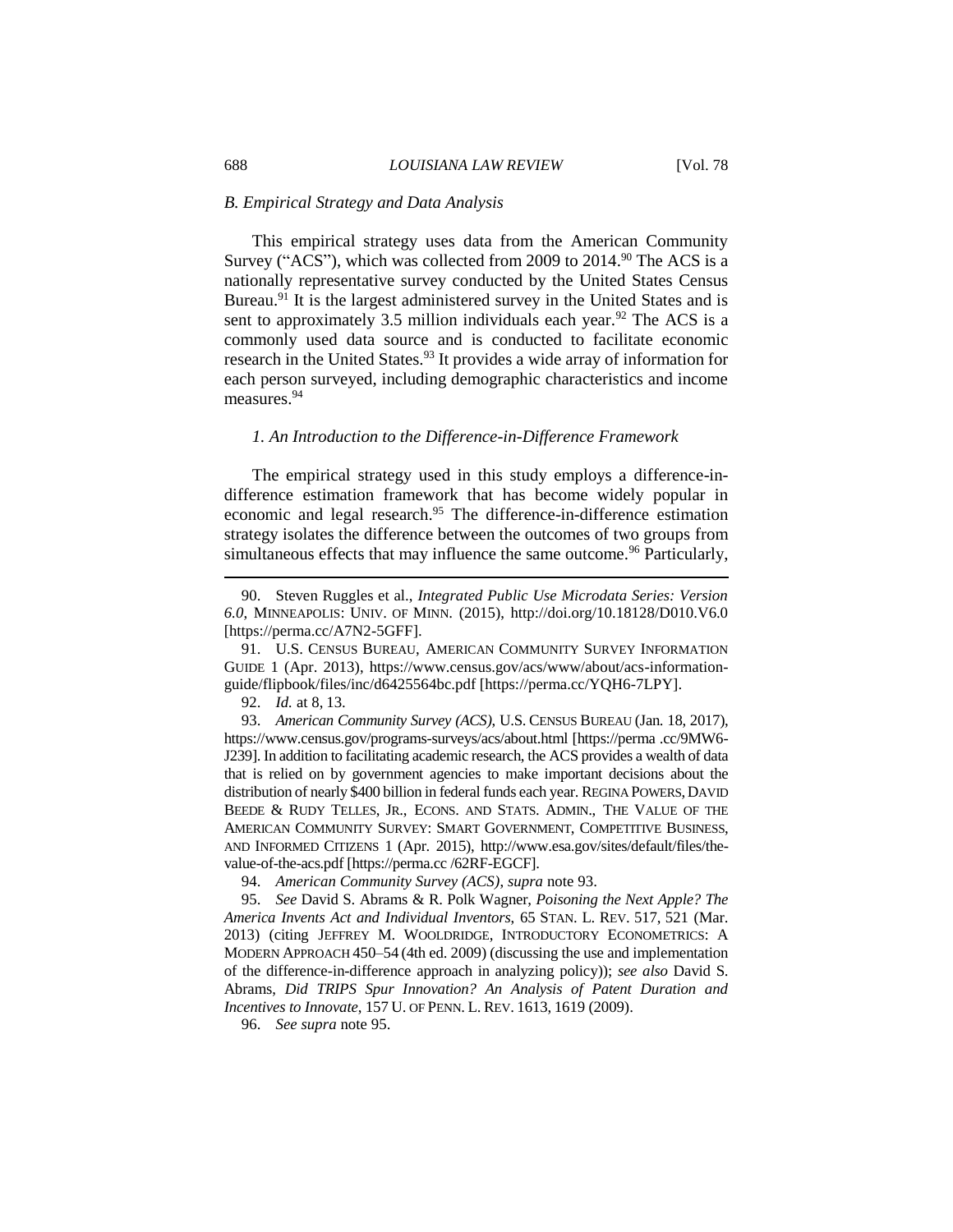the average annual retirement income of teachers in a state *without* a Section 218 Agreement—a non-Section 218 state—is compared to the average annual retirement income of retired teachers in a state *with* a Section 218 Agreement—a Section 218 state. This analysis focuses on public employees who are teachers because they comprise the largest pension group in Louisiana.<sup>97</sup>

Any difference observed in the average annual retirement income of these two groups could be the result of retired teachers in non-Section 218 states not receiving Social Security income. The difference, however, could instead be the result of fundamental differences between states that chose to enter or not enter a Section 218 Agreement. Specifically, any difference in annual retirement income of retired teachers between Louisiana and Alabama may be caused by other economic factors and not the state's decision to enter a Section 218 Agreement.

To avoid this dual effect, the average annual income of retired nonteachers in a non-Section 218 state is compared to the average annual income of retired non-teachers in a Section 218 state.<sup>98</sup> These non-teachers likely worked in private sector jobs and, therefore, are not affected by their state's Section 218 Agreement status. Therefore, the difference in their average annual retirement incomes represents the general difference between non-Section 218 and Section 218 states. The dissimilarities across the two types of states could be caused by contemporaneous factors, such as state-specific economics, rather than the state's decision to enter a Section 218 Agreement.

The difference in means between the retired teachers across the two types of states then is compared to the difference in means from the retired non-teachers across the two types of states.<sup>99</sup> The difference in these

<sup>97.</sup> The ACS data provides information indicating an individual's undergraduate degree. The individuals used for this analysis all have an undergraduate education degree. Although some may not be using their education degree to teach, the assumption made for this study is that those with an education degree are likely employed as teachers. *American Community Survey (ACS)*, *supra* note 93.

<sup>98.</sup> Giorgo Sertsios, *Bonding Through Investments: Evidence from Franchising*, 31 J. OF LAW, ECON. & ORG. 187, 200 (2015) (using a difference-in-difference approach to analyze the impact of good-cause laws on investment requirements). "A key assumption in a difference-in-difference estimation is that the variation in the variable of interest attributed to the treatment[—that is, not having a Section 218 agreement—]is not a mere consequence of prior trends." *Id.* 

<sup>99.</sup> In its basic function, the difference-in-difference approach "contains a treatment sample and a control sample." Mark Humphery-Jenner, *Strong Financial Laws Without Strong Enforcement: Is Good Law Always Better than No Law?*, 10 J. EMPIRICAL LEGAL STUD. 288, 299 (2013). "The treatment sample is exposed to the treatment in the second period but not in the first, [and] [t]he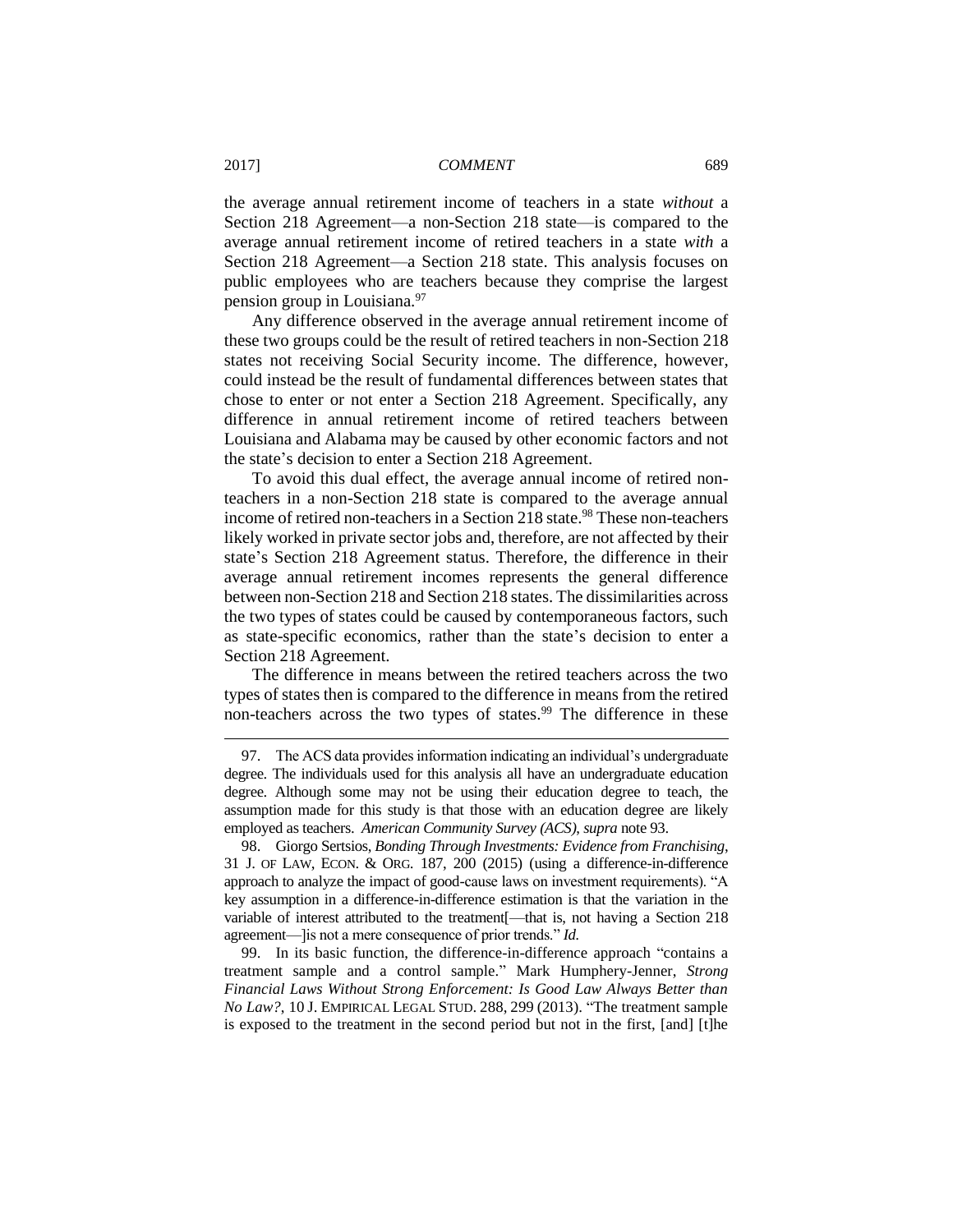amounts is known as a difference-in-difference estimate.<sup>100</sup> This estimate represents the additional annual retirement income that retired teachers have in non-Section 218 states, relative to Section 218 states, after conditioning out contemporaneous effects caused by systematic differences between the two types of states.

# *C. Application of the Difference-in-Difference Estimation Strategy*

The difference-in-difference estimation strategy is applied through two levels of analysis, which helps postulate the most robust results.<sup>101</sup> The first level provides a direct comparison between Louisiana and Alabama two states similar in median income, labor force participation, geography, and demographics.<sup>102</sup> The second level of analysis increases the number of observations used by comparing all non-Section 218 states to all Section 218 states.

# *1. Louisiana vs. Alabama*

The first level of analysis applies the difference-in-difference estimation strategy to compare the retirement income of Louisiana residents, who are ostensibly affected by their state's choice not to enter into a Section 218 Agreement, with similar individuals in Alabama, who

*Id.*

control sample is never exposed to the treatment." *Id.* In the study at hand, the difference-in-difference model uses the control sample to adjust for changes in retirement income that are not related to outside factors.

<sup>100.</sup> J. D. ANGRIST & J. S. PISCHKE, MOSTLY HARMLESS ECONOMETRICS: AN EMPIRICIST'S COMPANION 227–43 (2008). The difference-in-difference technique is "a statistical technique used in econometrics and quantitative research in the social sciences that attempts to mimic an experimental research design using observational study data, by studying the differential effect of a treatment on a 'treatment group' versus a 'control group' in a natural experiment." *Id.* 

<sup>101.</sup> *See* Michael Lechner, *The Estimation of Causal Effects by Difference-in-Difference Methods*, 4 FOUNDS. AND TRENDS IN ECONOMETRICS 165, 168 (2011). As Lechner explains,

The basic idea of this identification strategy is that if the two treated and the two nontreated groups are subject to the same time trends, and if the treatment has had no effect in the pre-treatment period, then an estimate of the "effect" of the treatment in a period in which it is known to have none, can be used to remove the effect of confounding factors to which a comparison of post-treatment outcomes of treated and nontreated may be subject to.

<sup>102.</sup> *See* discussion *infra* Part III.C.1.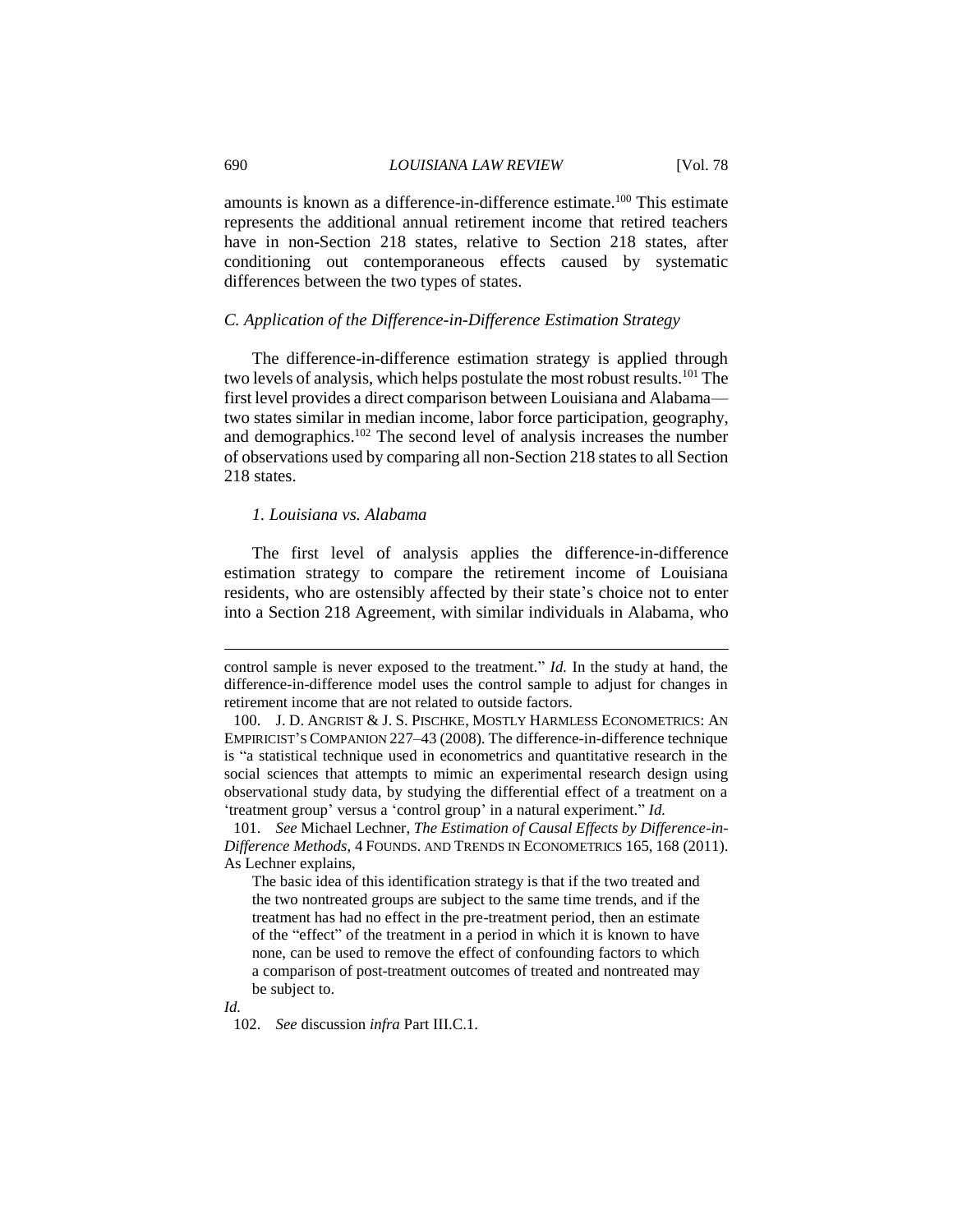have received Social Security income because of their state's decision to enter into a Section 218 Agreement. Alabama is a natural control state for Louisiana because both states are in the southern region of the United States and have similar observable characteristics. For example, the median income of employed individuals in Louisiana is \$34,000, and the median income for comparable individuals in Alabama is \$32,000.<sup>103</sup> Further, these two states have similar labor force participation rates: 57.1% in Louisiana and 54.4% in Alabama.<sup>104</sup> Likewise, the level of education attained is similar in both states. In Louisiana, 84.6% of individuals ages 24 and older have a high school degree, and in Alabama, 85.3% of individuals ages 24 and older have a high school degree. 105

Table 1 shows the mean retirement income for individuals 67 and over who are no longer participating in the labor force.<sup>106</sup> The income measures were adjusted for inflation by being converted into 2014 dollars using the Consumer Price Index ("CPI"). <sup>107</sup> The first column reports the mean and standard deviation of retirement income for retirees in Louisiana and Alabama who have a teaching degree. As displayed in the table, retired teachers in Louisiana have \$394.76 less in annual retirement income than teachers in Alabama.<sup>108</sup>

<sup>103.</sup> Statistics from 2009-2014 ACS data. AMERICAN COMMUNITY SURVEY INFORMATION GUIDE, *supra* note 91, at 8 (calculations on file with author). *See supra* Part III.B.1. for an explanation of these calculations.

<sup>104.</sup> AMERICAN COMMUNITY SURVEY INFORMATION GUIDE, *supra* note 91, at 8.

<sup>105.</sup> *Id*.

<sup>106.</sup> *See infra* Table 1.

<sup>107.</sup> Consumer Price Index 1913-, FED. RESERVE BANK OF MINNEAPOLIS, https://www.minneapolisfed.org/community/teaching-aids/cpi-calculator-informa tion/consumer-price-index-and-inflation-rates-1913 (last visited Sept. 22, 2017) [https://perma.cc/XU89-5CF8]. The CPI is a measure of the average change in prices over time in a market basket of goods and services. The Bureau of Labor Statistics releases CPI data monthly. *Consumer Price Index*, BUREAU OF LABOR STATS., https://www.bls.gov/cpi/ (last visited Sept. 22, 2017) [https://perma .cc/3NBS-2DMN].

<sup>108.</sup> *See infra* Table 1.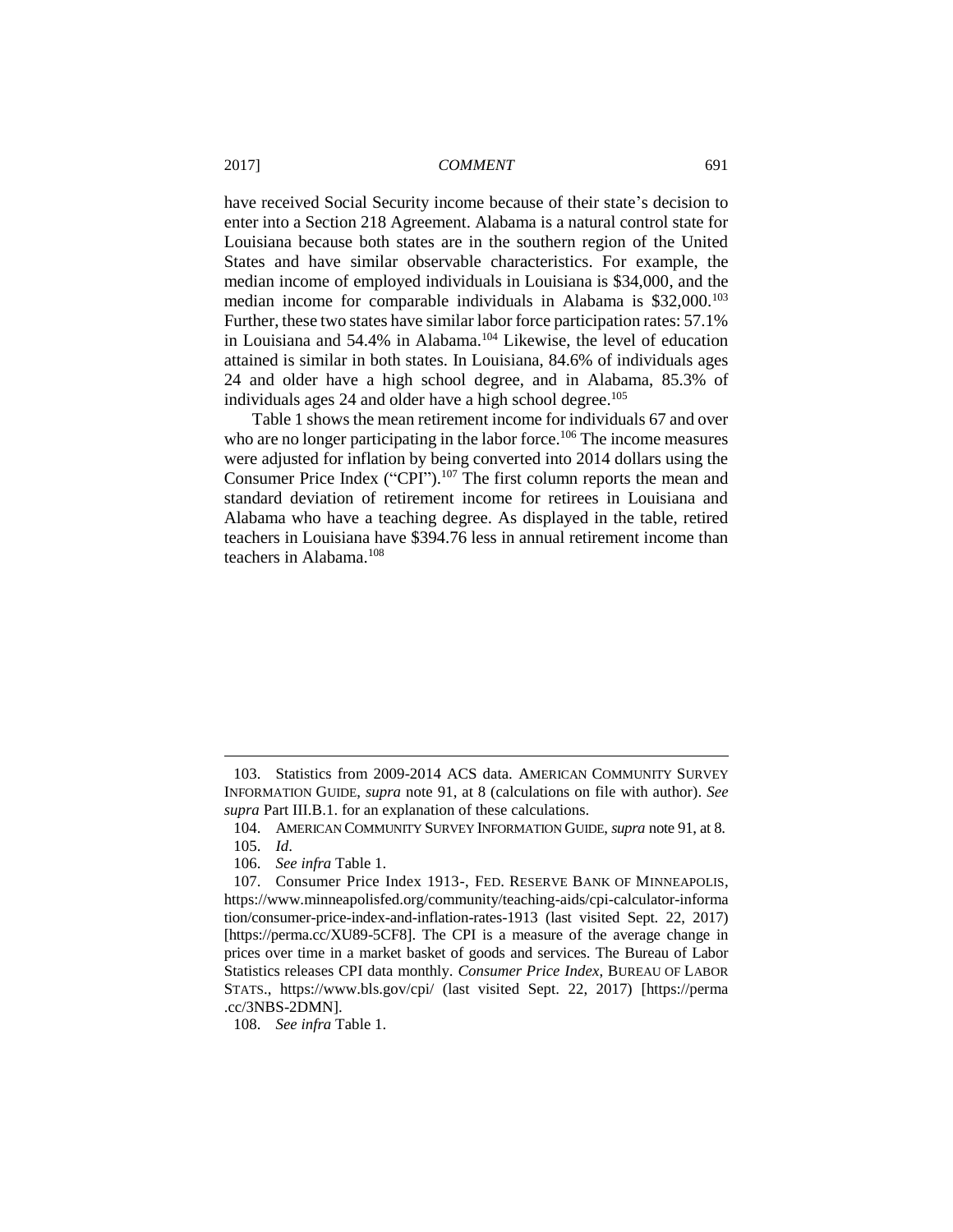| Table 1: Louisiana and Alabama Mean Annual Retirement |
|-------------------------------------------------------|
| Income and Difference-in-Difference Estimates         |

|                                        | <b>School Teachers</b> | <b>Non-School Teachers</b> |
|----------------------------------------|------------------------|----------------------------|
| Louisiana                              | 17113.38               | 15776.48                   |
|                                        | (20276.18)             | (24743.43)                 |
| Number of Observations                 | 1,697                  | 2,758                      |
|                                        |                        |                            |
| Alahama                                | 17508.14               | 22230.66                   |
|                                        | (21734.36)             | (31110.56)                 |
| Number of Observations                 | 1,747                  | 3,613                      |
|                                        |                        |                            |
| Difference in Louisiana and<br>Alabama | $-394.76$              | $-6454.18***$              |
|                                        | $[-0.55]$              | $[-8.95]$                  |
|                                        |                        |                            |
| <b>Difference-in-Difference</b>        |                        | 6059.42***                 |
|                                        | [5.46]                 |                            |

Data comes from the 2014 American Community Survey. Standard deviations are reported in parentheses. Test statistics (t-stats) from difference in means tests are reported in square brackets. \* 0.10, \*\* 0.05 and \*\*\* 0.01 denote significance levels from the difference in means tests.

The initial comparison demonstrated in the first column of Table 1 does not reveal whether the lower retirement income of Louisiana teachers is caused by Louisiana teachers not participating in Social Security through a Section 218 Agreement or if retired individuals in Louisiana generally have a lower retirement income relative to retired individuals in Alabama. To account for general differences in retirement income between the two states, the mean retirement income of non-teachers<sup>109</sup> is reported in the second column of Table 1.<sup>110</sup> As displayed, individuals in Louisiana have a retirement income that, on average, is \$6,454.18 lower than individuals in

<sup>109.</sup> It may be the case that teachers who have not filed Section 218 agreements receive Social Security income through other jobs they have participated in that were not teaching jobs in Louisiana. Similarly, individuals who are non-teachers may not receive Social Security income due to unknown variables.

<sup>110.</sup> *See supra* Table 1.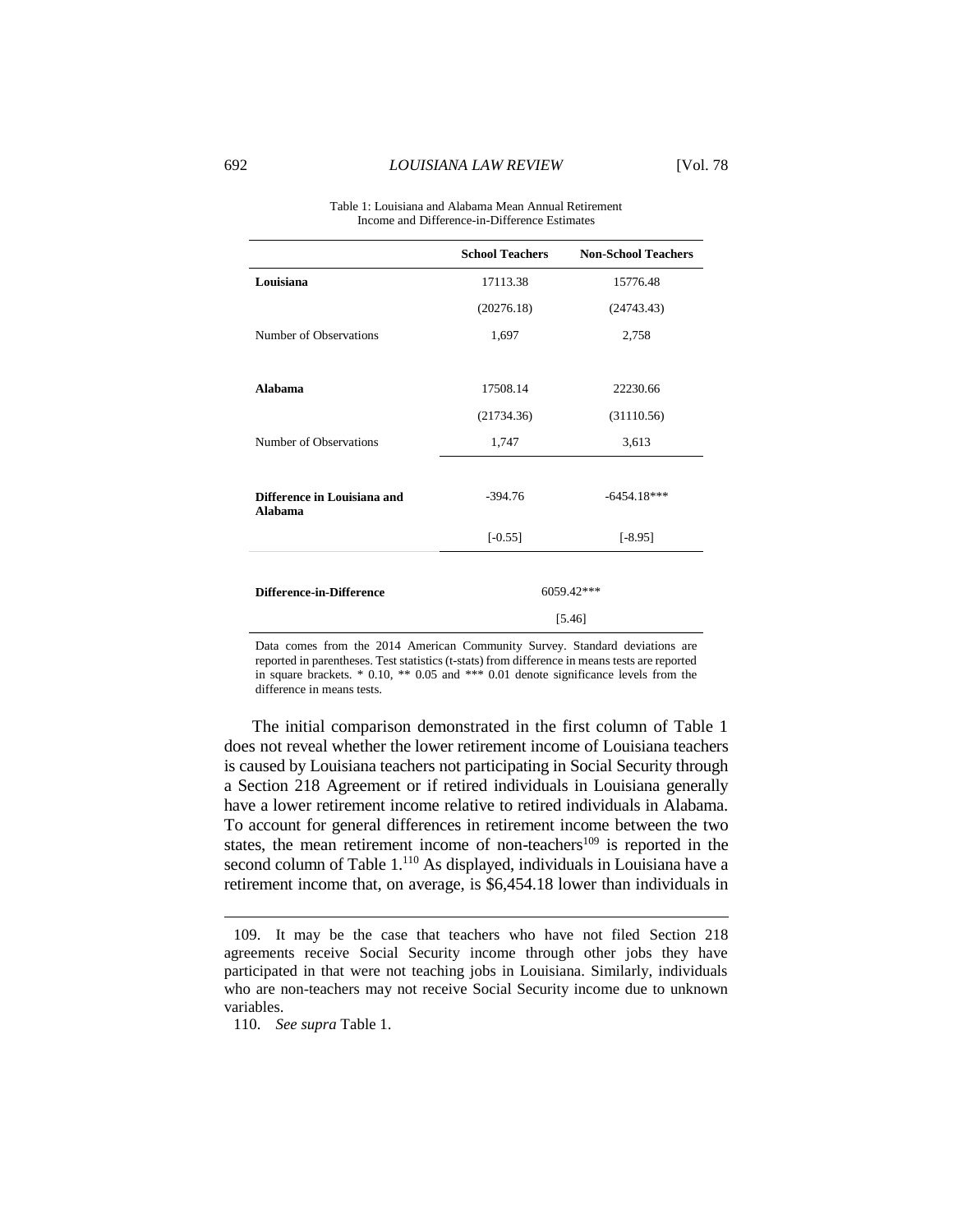Alabama. The difference-in-difference estimate is calculated by subtracting the difference in retirement income of non-teachers between the two states from the difference in retirement income of teachers between the two states.

The difference-in-difference estimate suggests that retired Louisiana teachers have \$6,059.42 more in retirement income because they have not opted into Social Security.<sup>111</sup> The disparity of non-teacher salaries across Louisiana and Alabama suggests that Louisiana teachers may have been at a disadvantage if they had opted into Social Security. In the next subsection, this study is followed up by a more robust study of retirement income in the two types of states.

# *2. Teachers in Non-Section 218 States vs. Teachers in Section 218 States*

The second level of analysis expands upon the first by considering retirement income in all states in the United States. More specifically, it compares the mean retirement income of teachers in non-Section 218 states to that of teachers in Section 218 states. The difference in retirement income between those two groups then is subtracted by the difference in retirement income of non-teachers in non-Section 218 states and nonteachers in Section 218 states. This second difference, calculated from non-teachers in the two types of states, factors out any contemporaneous effects in retirement income that may be triggered by other economic or social characteristics of a state.

Table 2 presents the results from the second analysis. As displayed, the difference-in-difference estimate shows that the annual retirement income of teachers in non-Section 218 states that do not participate in Social Security is \$2,005.86 more than teachers in Section 218 states that participate in Social Security, after conditioning out general differences in retirement incomes in these two types of states.<sup>112</sup>

<sup>111.</sup> *See supra* Table 1.

<sup>112.</sup> *See infra* Table 2.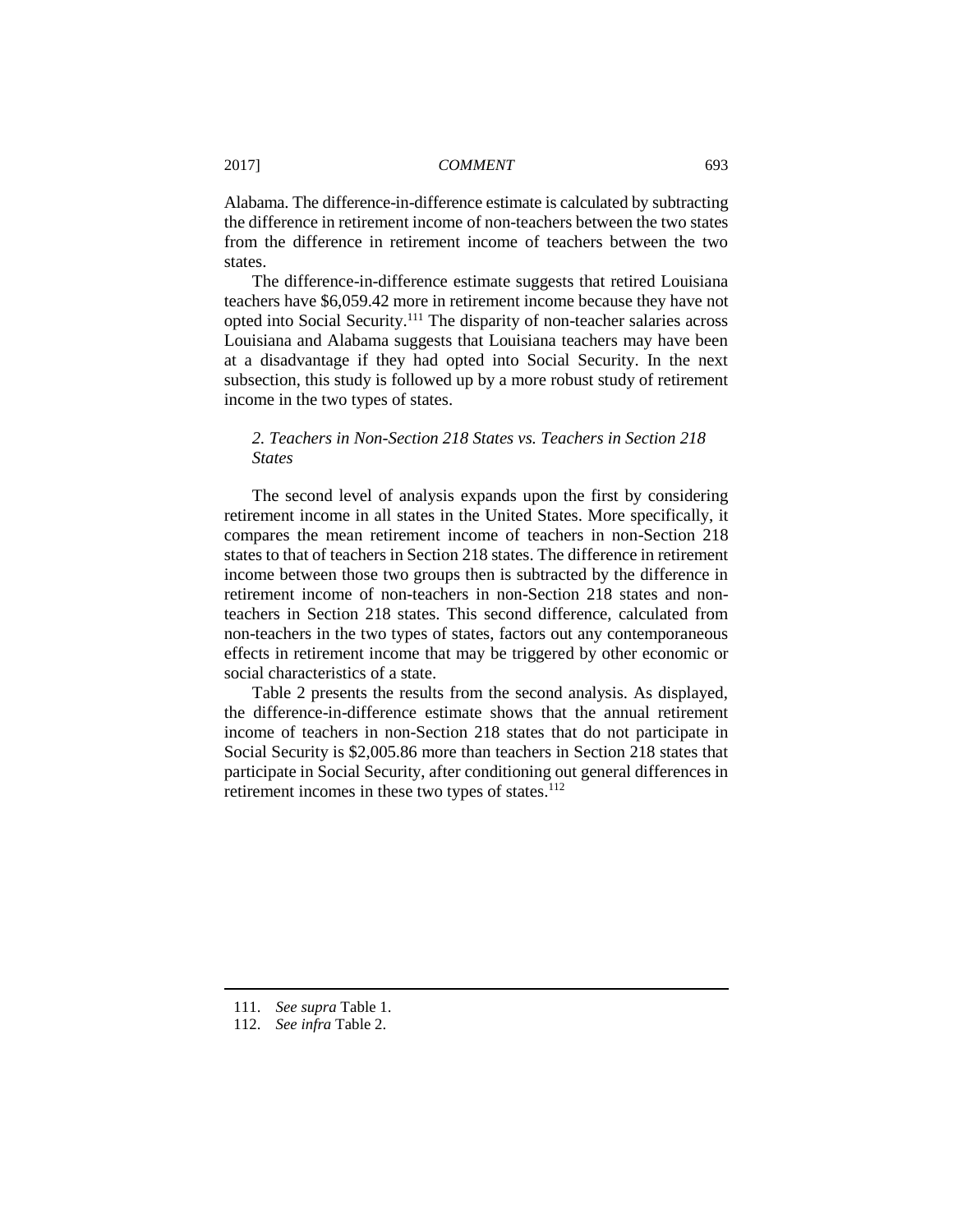| Annual Retirement Income and Difference-in-Difference Estimates |                        |                                      |
|-----------------------------------------------------------------|------------------------|--------------------------------------|
|                                                                 | <b>School Teachers</b> | <b>Non-School</b><br><b>Teachers</b> |
| <b>Non-Section 218 Agreement States</b>                         | 19310.16               | 17911.90                             |
|                                                                 | (25698.63)             | (29217.70)                           |
| Number of Observations                                          | 42,217                 | 119,666                              |
| <b>Section 218 Agreement States</b>                             | 16938.12               | 17545.71                             |
|                                                                 |                        |                                      |
|                                                                 | (22445.59)             | (27697.79)                           |
| Number of Observations                                          | 68,415                 | 168,213                              |
|                                                                 |                        |                                      |
| Difference in Section 218 Agreement<br><b>States</b>            | 2372.04***             | 366.19***                            |
|                                                                 | [16.14]                | [3.42]                               |
| <b>Difference-in-Difference</b>                                 | 2005.86***<br>[10.19]  |                                      |
|                                                                 |                        |                                      |

**Table 2**: Non-Section 218 and Section 218 Agreement States Mean Annual Retirement Income and Difference-in-Difference Estimates

Data comes from the 2014 American Community Survey. Standard deviations are reported in parentheses. Test statistics ("t-stats") from difference in means tests are reported in square brackets. \* 0.10, \*\* 0.05 and \*\*\* 0.01 denote significance levels from the difference in means tests.

Although the difference-in-difference estimate is lower when comparing all non-Section 218 states and Section 218 states instead of comparing just Louisiana and Alabama, the amount is still significant. At a minimum it indicates that Louisiana teachers—and teachers in other non-Section 218 states—certainly have not been negatively impacted by not opting in to Social Security. Indeed, the estimate in Table 2 implies that teachers who do not participate in Social Security have more income at retirement than teachers who do.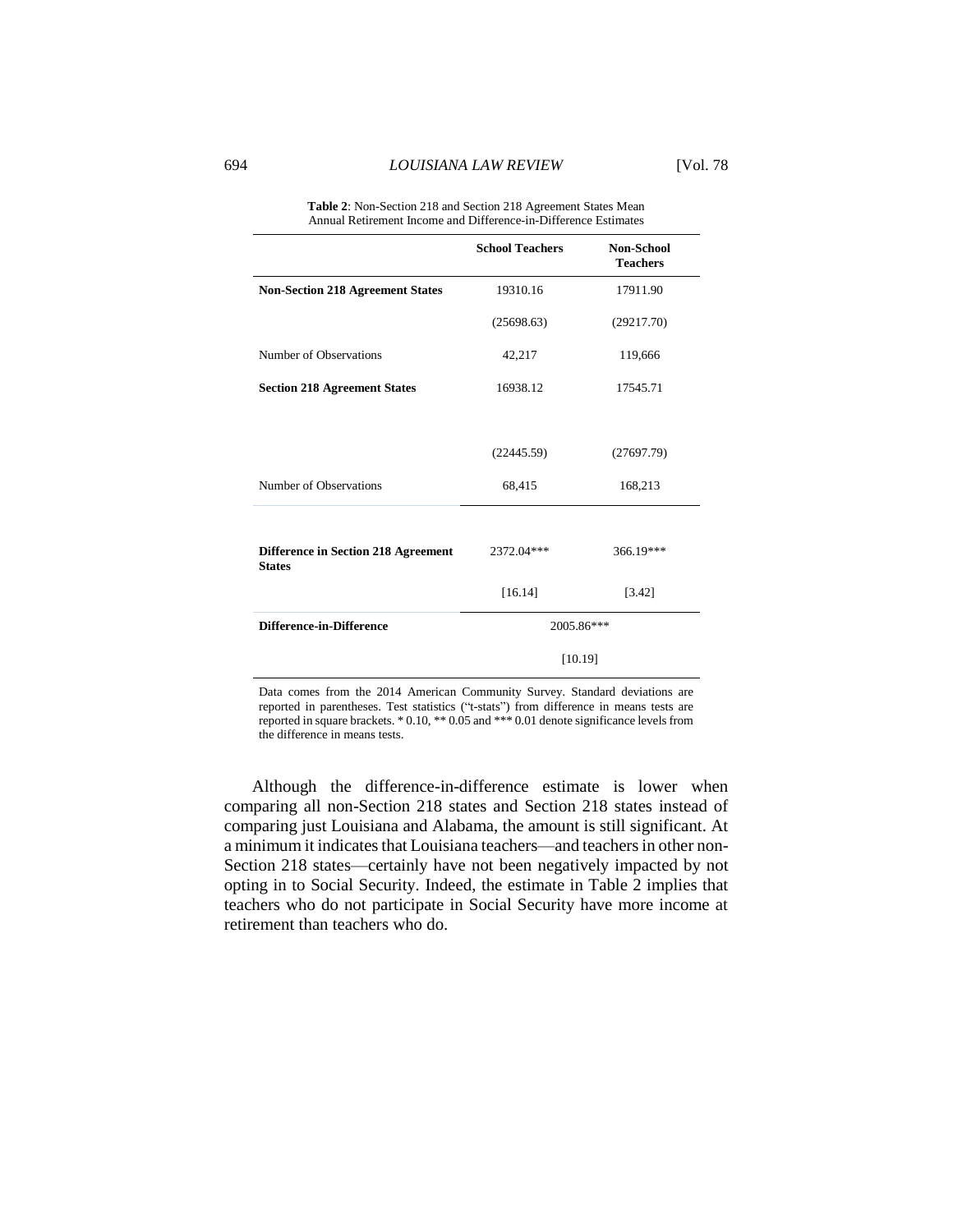# IV. REFORM MEASURES FOR LOUISIANA AND OTHER NON-SECTION 218 STATES

As a result of the Great Recession, $113$  nearly every state took steps to improve the financial condition of its pension plans.<sup>114</sup> As one of the states with large and severely underfunded public pensions, Louisiana must continue to remedy the problem through three affirmative approaches. First, the existing pension plans should be modified to require the balance of in-flow and out-flow of funds and move toward replacement of defined benefit with defined contribution plans. Second, moral hazard must be minimized through lawmakers and taxpayers. Third, federal and local lawmakers need to incentivize public employees to maximize their current savings plans.

#### *A. Strategies to Modify Existing Pension Structures*

To create a more stable retirement income for public employees, modifications should be made to Louisiana's existing state pension programs, specifically LASERS and TRSL. The state legislature and each pension fund board of trustees should take initiatives to bring about changes to current pension structures. These changes need to focus on restricting income increases to retirees unless there has been an increase of revenue to the pension funds, strengthening the reliability of the pension funds through defined contribution plans, and encouraging the provision of diverse programs for retirement savings. Although attempts have been made to strengthen existing pension plans, more must be done.<sup>115</sup>

115. Mark Ballard, *Louisiana Legislators Want to Increase Monthly Pension Checks For State Retirees*, ADVOCATE (Apr. 7, 2016, 4:47 PM), http://www.the

<sup>113.</sup> The Great Recession was the longest recession since World War II, spanning from December 2007 to June 2009. Its duration and effects were severe. For example, real gross domestic product ("GDP") fell 4.3%, the largest decline in the postwar era. The unemployment rate, which was five percent in December 2007, rose until it peaked at ten percent in October 2009. Additionally, home prices fell approximately 30%. Robert Rich, *The Great Recession of 2007-09*, FED. RESERVE HISTORY (Nov. 22, 2013), http://www.federalreservehistory.org /Events/DetailView/58 [https://perma.cc/C6H9-3ENB]; *see also* CHRISTIANO EICHENBAUM TRABANDT, BD. OF GOVERNORS OF THE FED. RESERVE SYS., No. 1107r, UNDERSTANDING THE GREAT RECESSION (Aug. 2014), https://www.federal reserve.gov/econresdata/ifdp/2014/files/ifdp1107.pdf [https://perma.cc/2XAC-3 8N6].

<sup>114.</sup> *See* Tyler Bond, *The Great Recession and Public Pensions*, NAT'L PUB. PENSION COAL. (July 11, 2016), https://protectpensions.org/2016/07/11/greatrecession-public-pensions/ [https://perma.cc/W8YK-3V8J].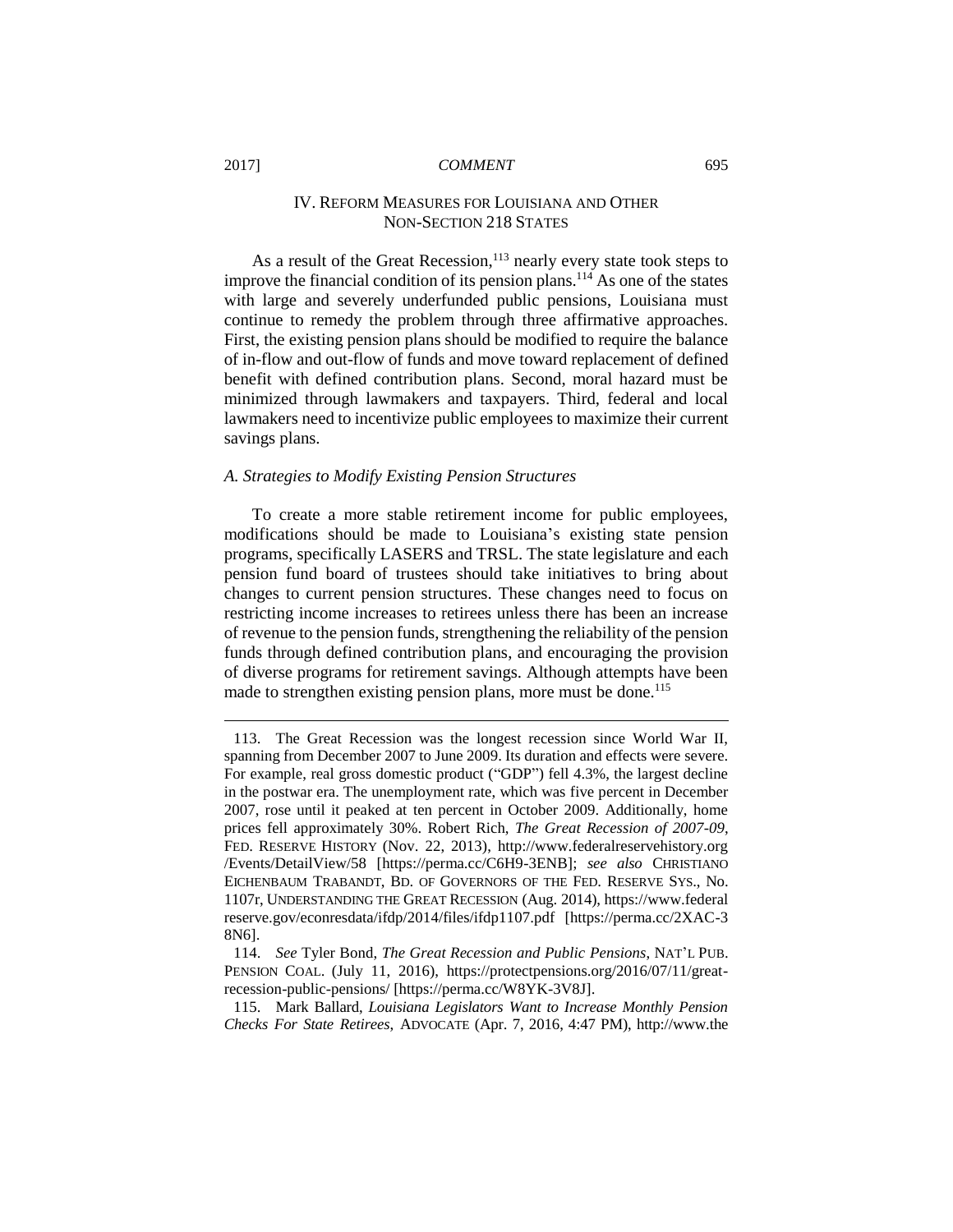# *1. Make Money Before Spending Money*

Louisiana's pensions are some of the most severely underfunded in the country, yet Louisiana's pensions continue to pay more money to retirees than pensions of other states. <sup>116</sup> These facts indicate that the pensions are expending more money than what they are earning in revenue. Recent legislation regarding pension payouts provides an example of how this problem occurs.

The Louisiana Legislature recently passed<sup>117</sup> Senator Barrow Peacock's proposed Senate Bill 2 ("Peacock's Senate Bill"), in which pensioners over the age of 60 who have been retired for at least a year and are drawing checks from one of the four state systems would receive a 1.5% increase in payments for state workers and teachers; a 1.8% increase for public school employees; and a 2% increase for state police.<sup>118</sup> Peacock's bill proposed the first increase in benefits in two years.<sup>119</sup> The funds to pay for this increase are not supposed to come from the state general fund but from the "Experience Account" fund, which collects excess investment dollars.<sup>120</sup> The money in this account legally cannot be used to pay for anything but Cost of Living Adjustments ("COLAs"),<sup>121</sup> although portions are supposed to be used for paying down part of the billions of dollars in retirement system debt.<sup>122</sup>

Although on the surface this senate bill appears to have adhered to the standard of only increasing payouts when there has been an increase in revenue, it is difficult to conclude that the money from excess investment

advocate.com/baton\_rouge/news/politics/legislature/article\_aab379fd-55e1-53af-b a91-520757c0b3b0.html [https://perma.cc/H5LJ-LW7T].

<sup>116.</sup> *See* SIELMAN, *supra* note 7.

<sup>117.</sup> Peacock's Senate Bill went into effect on May 19, 2016. S.B. 2, 2016 Leg., Reg. Sess. (La. 2016).

<sup>118.</sup> *Id.*; *see also* Ballard, *supra* note 115.

<sup>119.</sup> Ballard, *supra* note 115.

<sup>120.</sup> *Id.*

<sup>121.</sup> COLAs are general benefit increases given to a savings program that are based on increases to the cost of living, as measured by the Consumer Price Index. *Cost-Of-Living Adjustment (COLA)*, SOCIAL SEC. ADMIN. (Jan. 18, 2017), https: //www.ssa.gov/OACT/COLA/colasummary.html [https://perma.cc/A54K-N2T P]. The Consumer Price Index is an aggregate of the prices of a relatively fixed "basket of goods," which reflects price changes associated with the cost of living, and is published monthly by the Bureau of Labor Statistics. *Consumer Price Index*, BUREAU OF LABOR STATS. (Jan. 18, 2017), https://www.bls.gov/cpi/ [https://per ma.cc/VFA9-LN8Q]. COLAs are often made to state-run pensions and to Social Security. *Id.*

<sup>122.</sup> Ballard, *supra* note 115*.*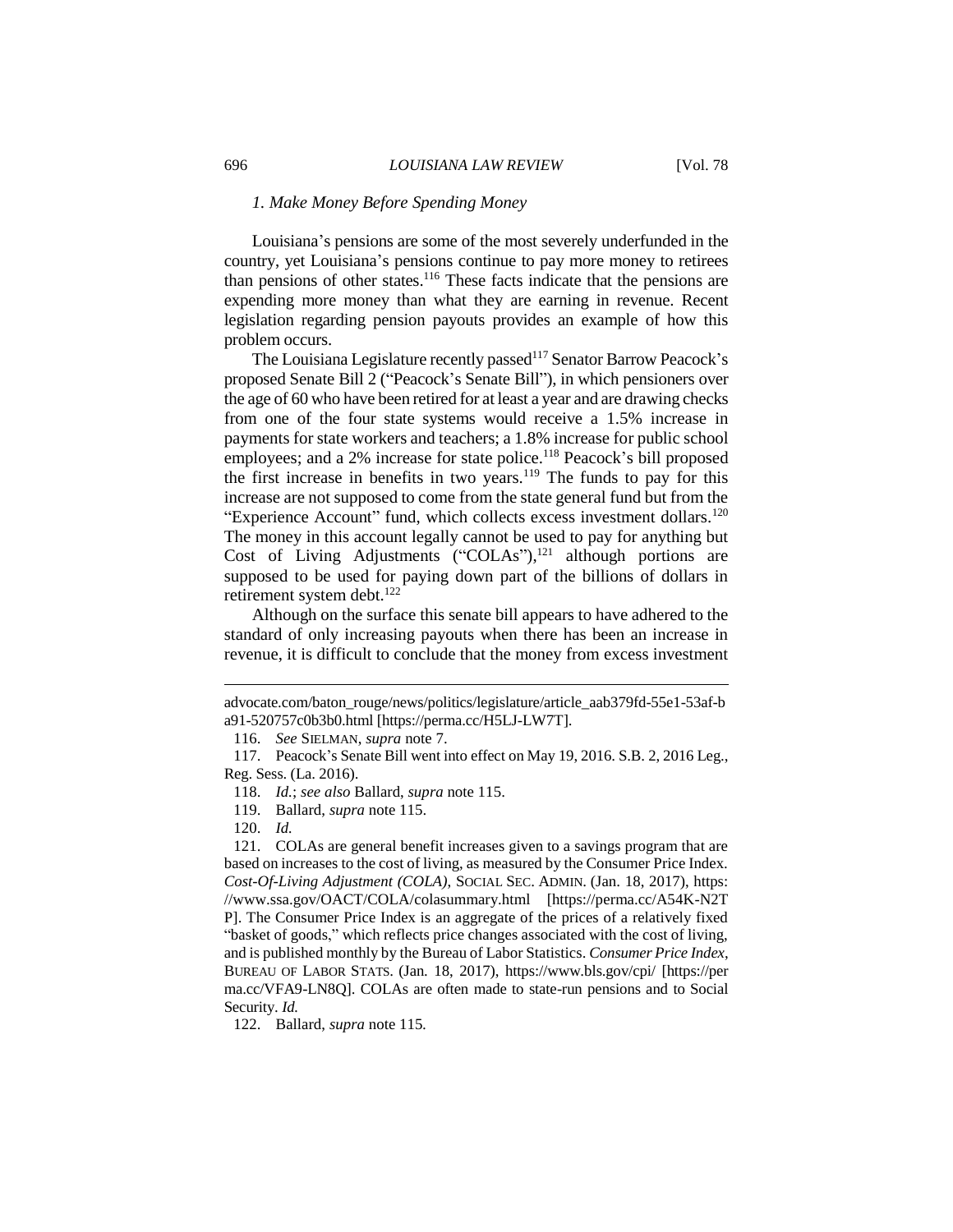dollars is truly revenue. The obvious concern is that because this revenue is not consistent—as the revenue from a tax increase would be—it is not a stable source of funding to justify this increase in COLAs. Further, there is an additional concern that in a down year in the stock market, the "Experience Account" will not accrue enough excess revenue to pay for the promised COLAs, leaving taxpayers to make up the difference.<sup>123</sup> Peacock's senate bill provides just one example of how politicians increase payouts without first building up a base of funds to pay for them.<sup>124</sup>

# *2. Let's Swap: Defined Benefit for Defined Contribution*

Louisiana pension programs such as LASERS and TRSL would benefit from transitioning from a defined benefit to defined contribution<sup>125</sup> structure, primarily because defined contribution plans have the "distinct advantage" of "contribution stability."<sup>126</sup> Defined benefit plans are vulnerable to contribution unpredictability because of changing market and demographic conditions, but defined contribution plans do not have the same sensitivity to market changes.<sup>127</sup> Although the defined contribution structure at one time seemed to be a "radical departure from the status quo," defined contribution plans have become the primary framework for retirement savings.<sup>128</sup>

Although positive benefits exist from implementing a defined contribution structure, the switch from defined benefit to defined contribution comes with transition costs.<sup>129</sup> Recent research shows that the type of

 $\overline{a}$ 

126. NAT'L CONF. ON PUB. EMP. RET. SYS., WHAT IS THE COST OF TRANSITIONING FROM A DB PLAN TO A DC PLAN? 9 (Apr. 2015), http://www .ncpers.org/files/NCPERS%20Research%20Series\_2015\_Transition%20Costs.p df [https://perma.cc/KKE5-GEZS].

129. NAT'L CONF. ON PUB. EMP. RET. SYS., *supra* note 126, at 2 ("Most public sector employers offer both a traditional [defined benefit] plan, funded with employer contributions and most often employee contributions, and a [defined

<sup>123.</sup> *Id.* 

<sup>124.</sup> John C. Goodman, *Detroit is a Dying Example of How All Ponzi Schemes End*, FORBES (July 25, 2013), http://www.forbes.com/sites/johngoodman/2013 /07/25/detroit-is-a-dying-example-of-how-all-ponzi-schemes-end/#2c93629211f0 (describing the city of Detroit's pension default) [https://perma.cc/LVS7-DH8E].

<sup>125.</sup> A defined contribution plan is "a plan which provides for an individual account for each participant and for benefits based solely on the amount contributed to the participant's account, and any income, expenses, gains and losses, and any forfeitures of accounts of other participants which may be allocated to such participant's account." I.R.C. § 414(i) (2012).

<sup>127.</sup> *Id.*

<sup>128.</sup> Zelinsky, *supra* note 41, at 453.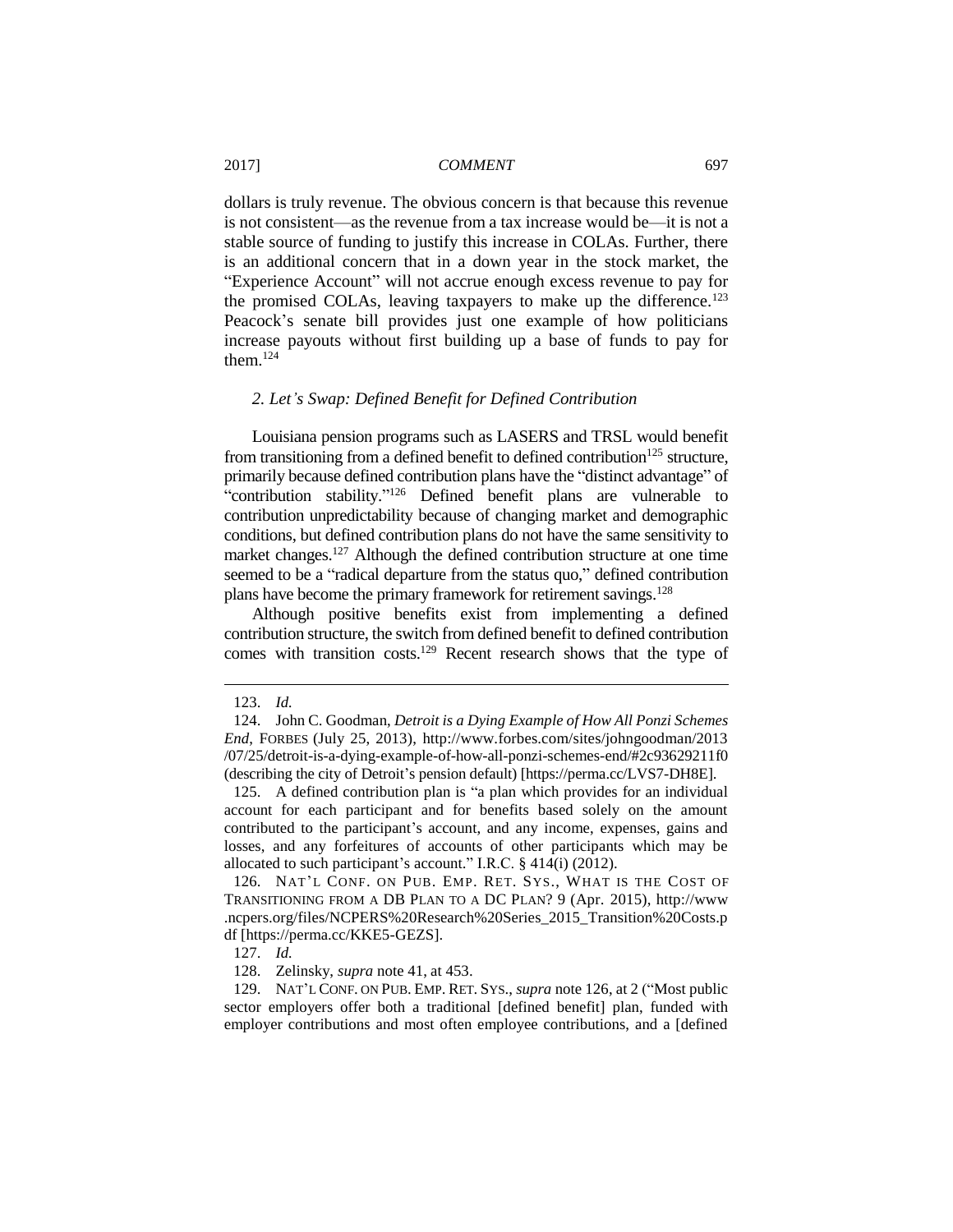investment returns expected after switching from a defined benefit to a defined contribution plan may shrink by one to two percent over the life of the participant.<sup>130</sup> Although experts anticipate that this difference may stabilize as defined contribution participants mature and retirees invest more conservatively in retirement, the apparent savings from switching to a defined contribution plan do not come from increased investment returns and actually result in reduced investment returns.<sup>131</sup> Reduced investment returns, however, are a small concession to make for future retirees' pensions to be protected from the unpredictability of the investment markets.

In addition to the stability that a defined contribution plan can provide for an employee, it allows the employee to have more autonomy over her retirement savings. In a culture that places a high value on private property and personal freedom, an individualized notion of retirement savings carries tremendous appeal. $132$ 

# *B. Minimize Moral Hazard Through Lawmakers and Taxpayers*

People often lack the incentive to guard against risk when it comes to making decisions that do not affect them personally—a concept known as "moral hazard."<sup>133</sup> A clear example of the effects of this principle is evident in many public pension systems in which the political leaders and board members making decisions regarding large pensions often are not affected personally by the consequences of those decisions.<sup>134</sup> Indeed, "[s]hort-term political manipulations" have caused long-term detriment to public employee retirement systems.<sup>135</sup> Moral hazard issues typically do not occur in the private sector because of the absence of political risks

 $\overline{a}$ 

133. A moral hazard is a circumstance that either creates an incentive for someone to act inefficiently from an economic evaluation or removes the risks that usually would be the consequence of inefficient acts. *Moral Hazard*, WOLTERS KLUWER BOUVIER LAW DICTIONARY (Desk ed. 2012) ("The moral hazard of agency is present in the immunity of legal officials and poor oversight of corporate officials, so that neither is likely to be held accountable for their mistakes or misdeeds.").

134. *See* Maria O'Brien Hylton, *Combating Moral Hazard: The Case for Rationalizing Public Employee Benefits*, 45 IND. L. REV. 413, 415–16 (2012) (showing statistics that fault political dimension, or moral hazard, as the predominant source of the public pension problem).

contribution] plan, typically a §457 deferred compensation plan or §403(b) defined contribution plan funded with employee contributions.").

<sup>130.</sup> *Id*.

<sup>131.</sup> *Id.* 

<sup>132.</sup> Zelinsky, *supra* note 41, at 469.

<sup>135.</sup> Anenson, *supra* note 15, at 35.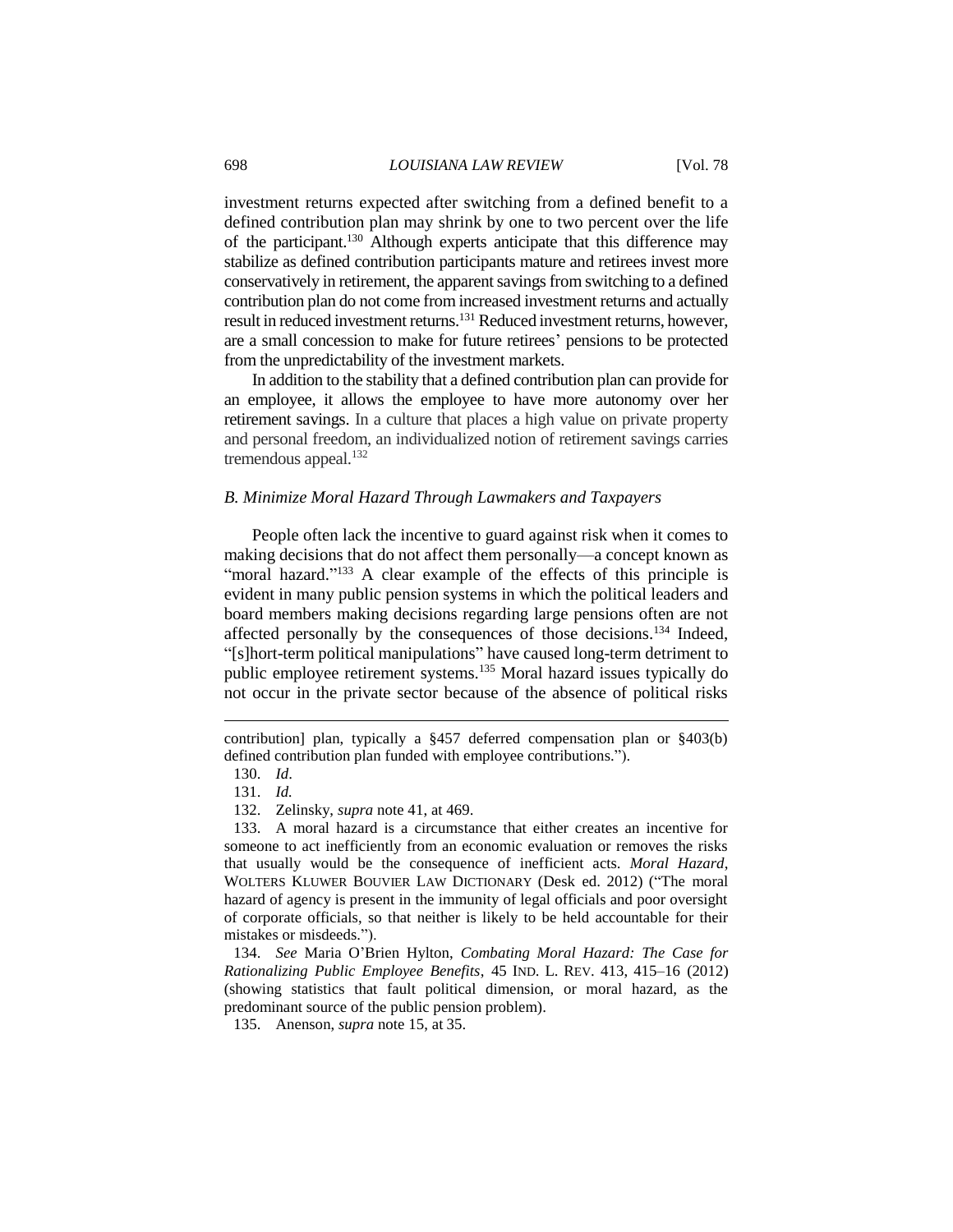associated with public pension.<sup>136</sup> Remedial procedures should attempt to "restrain political leaders who are incentivized to supply potentially excessive benefits . . . that demand such benefits for their members without regard for whether these obligations can be met."<sup>137</sup> Corrective measures to address the issue of moral hazard should be approached through two major avenues: (1) promoting lawmaker responsibility; and (2) addressing taxpayer passivity.

#### *1. Promote Lawmaker Responsibility*

The first approach is to impose a duty on lawmakers to be more fiscally responsible. Elected officials are often criticized for spending "public dollars with less care than they would spend private dollars."<sup>138</sup> A common problem is that pension benefits usually are increased during economic boom cycles but then are not decreased during bust cycles.<sup>139</sup> To avoid this ratchet effect,<sup>140</sup> Louisiana should impose modified state funding requirements, divert from budget provisions that promote underfunding, and enact prohibitions against the misuse of fund assets.<sup>141</sup>

An example of the moral hazard problem in Louisiana is evident in both the responsibilities and composition of the board of trustees for TRSL. The board of trustees has the "full power to invest and reinvest available funds and to hold, purchase, sell, assign, transfer, and dispose of any of the ... investments of the system."<sup>142</sup> Of course, these actions are to be "taken in compliance with the rules," but, interestingly, the trustees

<sup>136.</sup> *Id.*

<sup>137.</sup> *Id.*

<sup>138.</sup> *Id.* at 36; *see also* Olivia S. Mitchell & Robert S. Smith, *Pension Funding in the Public Sector*, 76 REV. ECON. & STAT. 278, 282–83 (1994).

<sup>139.</sup> Anenson, *supra* note 15, at 36; *see also* Hylton, *supra* note 134, at 421– 22. When the housing bubble formed between 2000 and 2006, there was a dramatic increase in property tax revenues. State and local governments had an influx in cash and responded to union demands by increasing employee benefits, often at decreased contribution levels. *Id.*

<sup>140.</sup> *See* ROBERT HIGGS, CRISIS AND LEVIATHAN: CRITICAL EPISODES IN THE GROWTH OF AMERICAN GOVERNMENT (1989).

<sup>141.</sup> Anenson, *supra* note 15, at 37. *See generally* Kathleen Paisley, *Public Pension Funds: The Need for Federal Regulation of Trustee Investment Decisions*, 4 YALE L. & POL'Y REV. 188 (1986) (seeking federal regulation of trustee investment decisions); Sharon Reece et al., *Regulating Public Pension Fund Investments: The Role of Federal Legislation*, 6 BYU J. PUB. L. 101 (1992) (advocating federal tax policy to promote state pension funds to target certain kinds of investments in the state).

<sup>142.</sup> LA. REV. STAT. § 11:851 (2017).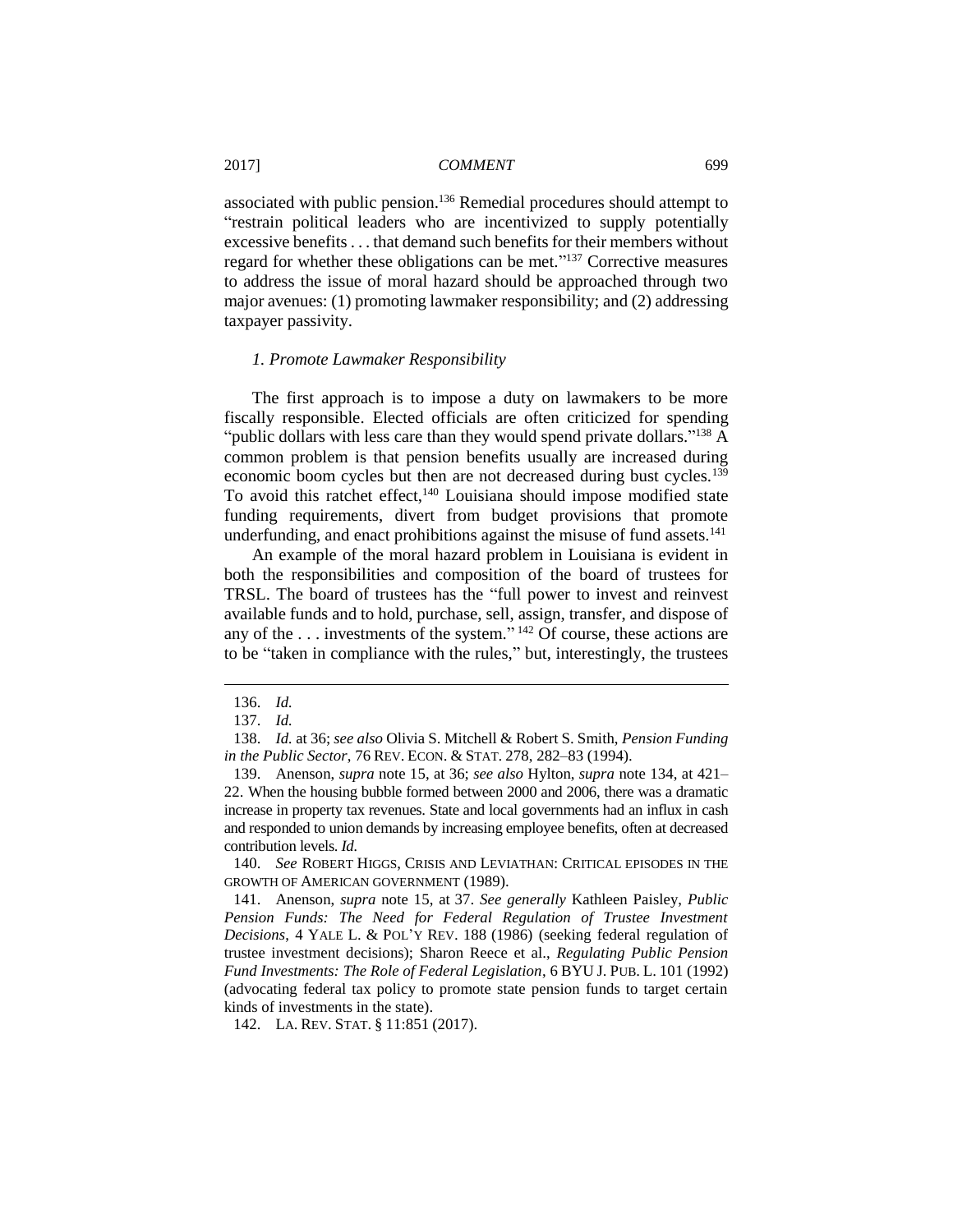establish the rules.<sup>143</sup> Board members establish the regulations in accordance with the provision of Louisiana Revised Statutes § 11:263.<sup>144</sup> Each fiduciary or trustee running the financial operations of the system are held to a "prudent-man" standard, that is, he must "act with the care, skill, prudence, . . . diligence[,] . . . [and] reasonable care" of a prudent institutional investor under the circumstances.<sup>145</sup>

Although TRSL is governed by strict and specific rules through legislation, it is curious that the board of trustees, which governs TRSL's financial decisions, is made up of 17 people, a third of whom are not members of the pension program.<sup>146</sup> Thus, although this one-third has a large portion of the votes, their retirement funds are not affected personally by the consequences of their votes. Because high-ranking officials in both the education and government systems comprise the one-third group,  $147$ they likely have unequal bargaining power when it comes to decisions regarding TRSL's pension funds.

#### *2. Address Taxpayer Passivity*

The second approach requires employers, pension boards, and the legislature to target taxpayers' passivity.<sup>148</sup> This step is crucial to "make the financial effects of pension reform more salient."<sup>149</sup> To encourage public response, politicians must "inform and enable" taxpayers to participate in the running of public pensions.<sup>150</sup> Taxpayer involvement can be accomplished through three mechanisms.

 $\overline{a}$ 

146. The board of trustees for "TRSL" is made up of 17 people, 12 of whom are voting members of the program; the other five are not members. *Id.* § 11:822.

147. The state superintendent of education, the state treasurer, the commissioner of administration, a member of the House Committee on Retirement appointed by the speaker of the House of Representatives, and the chairman of the Retirement Committee of the Senate of the Louisiana Legislature.  $\S 11:822(A)(1)–(6)$ .

148. Anenson, *supra* note 15, at 42.

149. *Id.*

<sup>143.</sup> *Id.*

<sup>144.</sup> *Id.*

<sup>145</sup>*. Id.* § 11:263(B)–(C). Ironically enough, the legislature has provided a mechanism to deal with any excess funds in the instance of the system absolving. "[I]f the system shall be terminated and all obligations under the system are fully funded and provided for, then any excess funds held by the system shall be returned to the employer." *Id.* § 11:856.

<sup>150.</sup> *Id. See* Hylton, *supra* note 134, at 471–72 (recommending reforms that "encourage taxpayers to function like shareholders and others with a serious stake in the financial health of a private enterprise").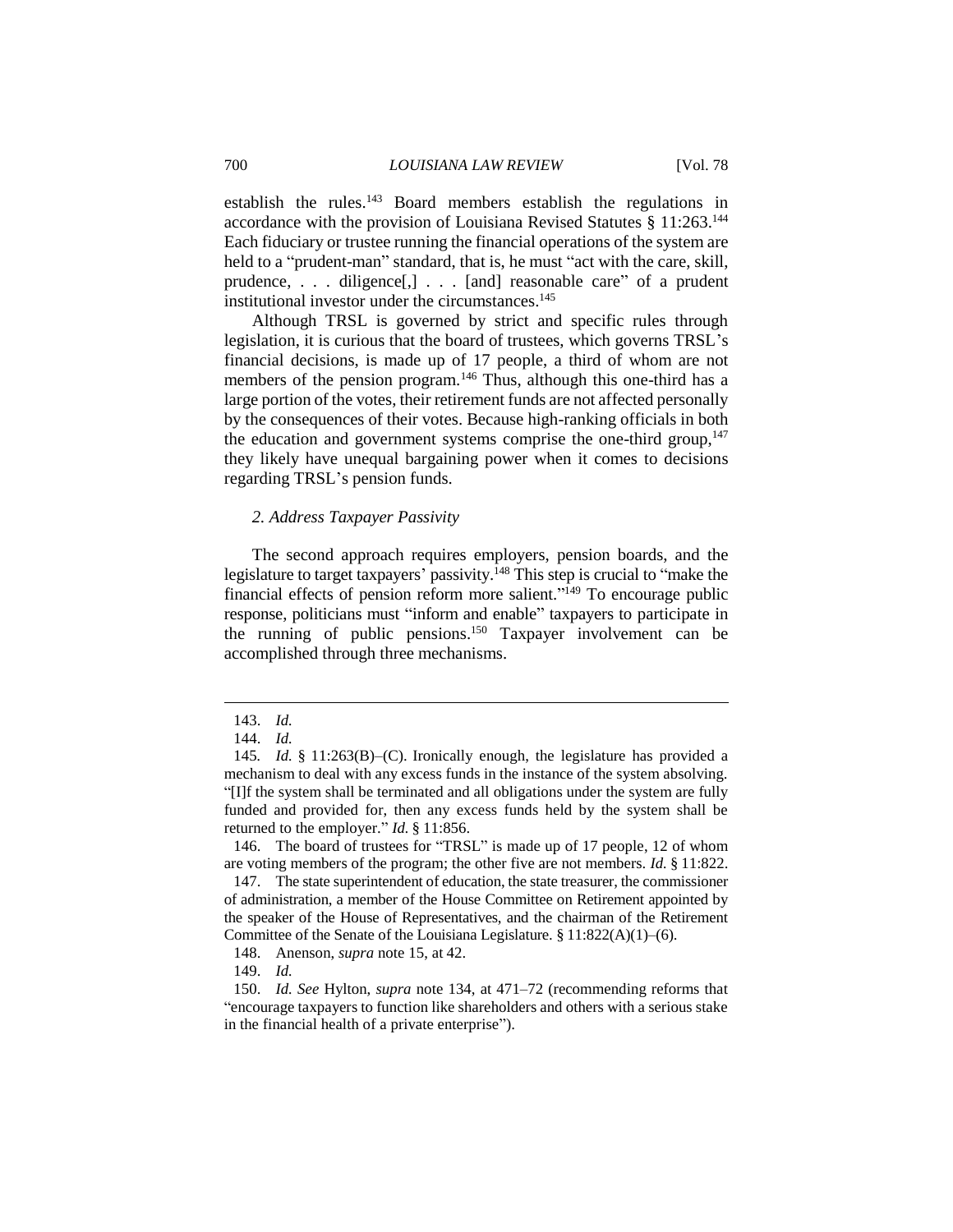First, the public needs to understand and appreciate the magnitude of state public pension liabilities.<sup>151</sup> Louisiana voters likely will be more critical of policy changes if fully informed of the dire situation of their own pensions. Due to taxpayer disinterest, many of the problems with public pensions have gone unnoticed through the last several decades, and only recently has scholarly interest ignited discussion of the topic.<sup>152</sup> Research shows that academic interest in public pension liabilities is a recent phenomenon and usually corresponds with financial obstacles suffered in various economies.<sup>153</sup> Because pension policy changes have long-term effects, taxpayers should show constant concern, not just during an economic downturn.

Second, the lack of uniformity in the pension systems has "further complicate[d] comparisons of reported information among public pension systems." <sup>154</sup> Inconsistent reporting comes as a result of different assumptions about what determines liabilities, which confuse the reported information that is dispersed to the public.<sup>155</sup> Assumptions that are inconsistently reported include demographics, assumed rates of return on investments, other economic indicators, and information about the plan.<sup>156</sup> One of the solutions to disjointed reporting procedures is for Louisiana to consolidate its systems for purposes of reporting or disclose data separately for each system within the state. Implementing the uniform criteria for reporting within and between states would permit a complete and transparent evaluation of each system.<sup>157</sup>

Third, the board of trustees for each pension system, as well as the governmental entities involved, must be held to a higher standard for accurate reporting.<sup>158</sup> In many states, the reporting methods understate

<sup>151.</sup> Anenson, *supra* note 15, at 42.

<sup>152.</sup> Stephen P. D'Arcy et al., *Optimal Funding of State Employee Pension Systems*, 66 J. RISK & INS. 345, 347 (1999) (comparing the volume of research done on private pension funding with the lack of research on state pension funding).

<sup>153.</sup> *Id.*

<sup>154.</sup> Anenson, *supra* note 15, at 44.

<sup>155.</sup> Mitchell & Smith, *supra* note 138, at 288 (discussing various methods used by actuaries to determine pension plan liabilities).

<sup>156.</sup> Anenson, *supra* note 15, at 44*. See generally* NAT'L EDUC. ASS'N, NEA COLLECTIVE BARGAINING AND MEMBER ADVOCACY, CHARACTERISTICS OF LARGE PUBLIC EDUCATION PENSION PLANS 93 (2016), https://www.nea.org/assets/docs/HE /CharacteristicsLargePubEdPensionPlans2016.pdf [https://perma .cc/LUD8-MT8T].

<sup>157.</sup> Anenson, *supra* note 15, at 44. So far, only Wyoming and Maryland have adopted the substance of the uniform law. *Id.* at 46. More states should consider enacting a uniform law to ensure clear and complete information to those monitoring the system and to create political incentives for leaders who address pension difficulties.

<sup>158.</sup> Anenson, *supra* note 15, at 46.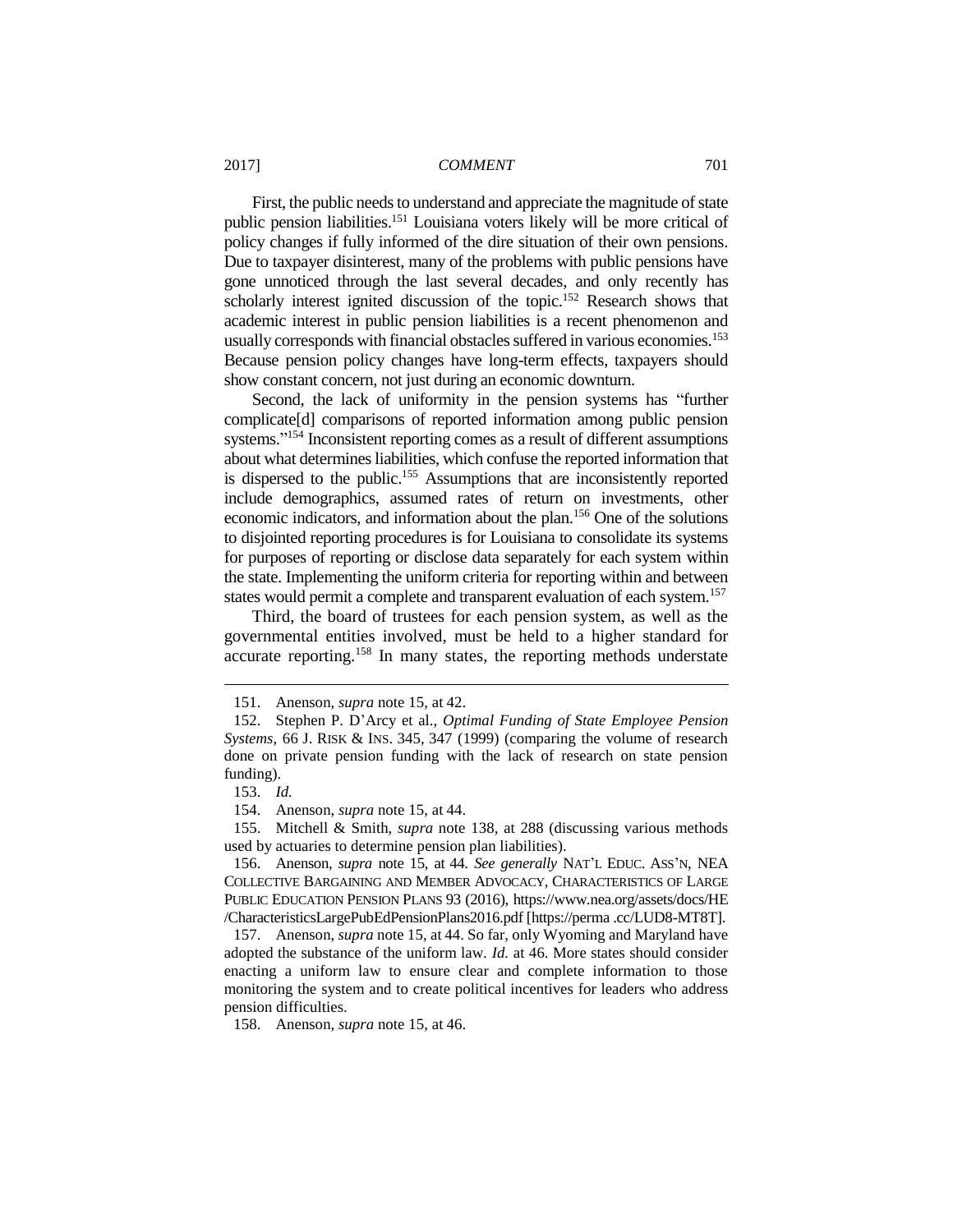taxpayer liability, and the magnitude of fiscal stress is misrepresented.<sup>159</sup> The lower the reporting, the lower the apparent amount of contributions that are owed to the plans, thus creating the appearance that excess funds exist that can be used elsewhere.<sup>160</sup> These misrepresentations of the extent of fiscal stress are frequently credited as contributing to the imminent demise of many public pension plans.<sup>161</sup> Implementing these mechanisms to reduce taxpayer passivity will lead to an increased demand in legislative responsibility and therefore an increase in pension stability.

#### *C. Incentivize Public Employees to Maximize Current Contributions*

Because of the unstable nature of public pensions, "[w]orkers today must save to gain a secure retirement."<sup>162</sup> Researchers recently examined the existing options that provide encouragement for future retirees to take more ownership of their retirement.<sup>163</sup> One option offered by the federal government provides traditional incentives for saving through favorable tax treatment for employer plans and IRAs. <sup>164</sup> Although the IRA incentive involves a substantial loss of government revenue, the growth of IRA program use has had a significant impact on retirement savings.<sup>165</sup> With the rising popularity of the IRA program, there is ongoing debate about whether the use of this savings program is actually because of the government tax incentive. 166

<sup>159.</sup> *Id.*

<sup>160.</sup> *See generally* J. Fred Giertz & Leslie E. Papke, *Public Pension Plans: Myths and Realities for State Budgets*, 60 NAT. TAX J. 305, 305–23 (2007) (finding evidence that assumptions are manipulated in order to lower the necessary contributions to pension plans).

<sup>161.</sup> *Id*.

<sup>162.</sup> STEVEN A. SASS, CTR. FOR RET. RES. AT B.C., NO. 16-15, CAN WE INCREASE RETIREMENT SAVING? 1 (Sept. 2016), http://crr.bc.edu/wp-content/up loads/2016/08/IB\_16-15.pdf [https://perma.cc/5B8W-FSZQ].

<sup>163.</sup> *Id*.

<sup>164.</sup> *Individual Retirement Account*, WOLTERS KLUWER BOUVIER LAW DICTIONARY (Desk ed. 2012).

<sup>165.</sup> SASS, *supra* note 162, at 2*.* "The Joint Committee on Taxation estimates the cost in foregone revenue for  $401(k)s$  and IRAs at \$110 billion in 2015. These plans hold a tremendous amount of retirement savings–\$13.6 trillion at the end of 2015." *Id.*

<sup>166.</sup> *Id.* Some research supports the claim that small changes in tax incentives have little effect on the saving of high-income workers, who are the workers getting the largest financial benefit from the favorable tax treatment of retirement saving. *Id.*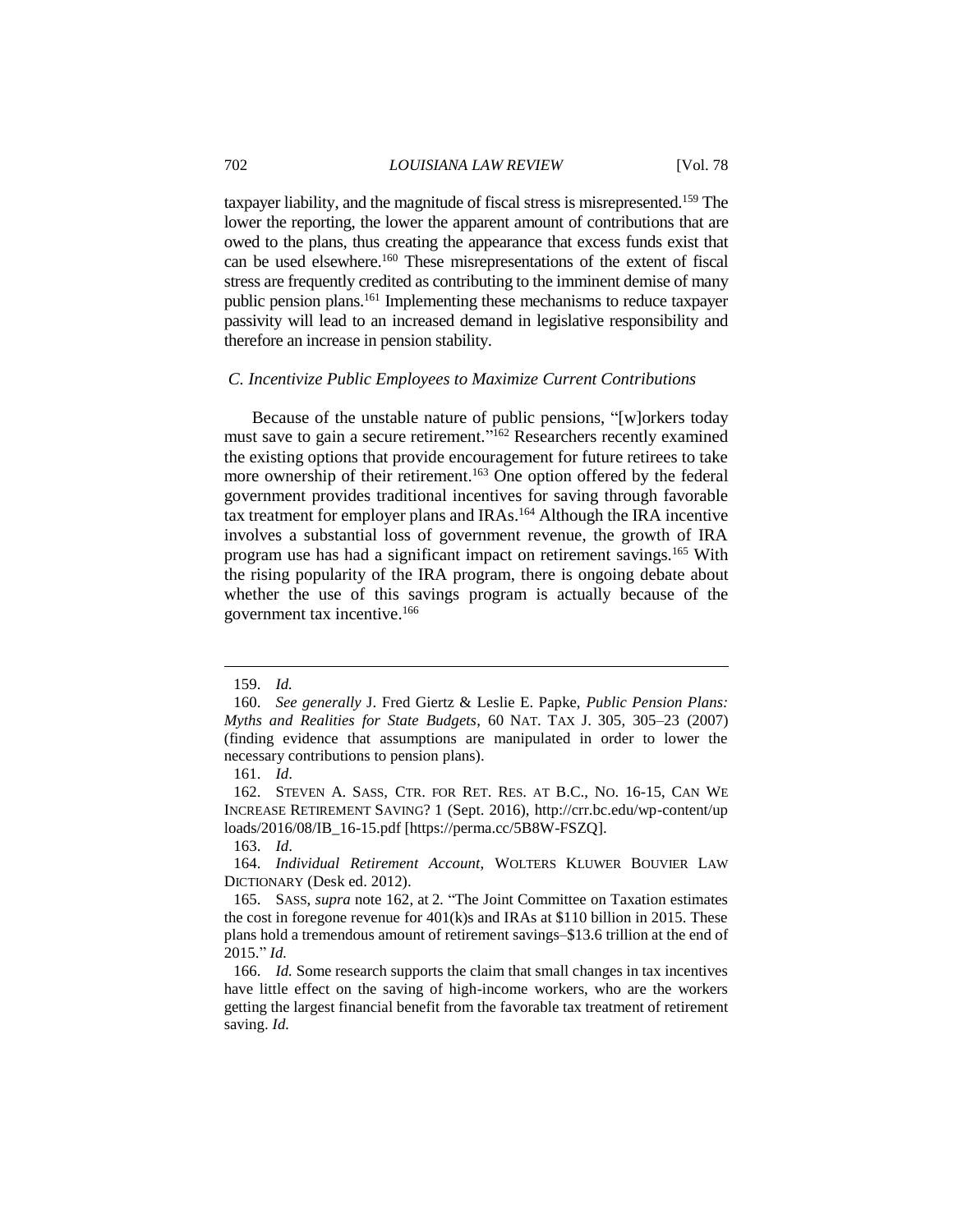Further, there is conclusive research affirming that behavior incentives, as opposed to tax incentives, can increase retirement savings significantly on an individual level.<sup>167</sup> Congress encouraged the use of behavioral initiatives by passing the Pension Protection Act ("PPA") of 2006.<sup>168</sup> Congress enacted the PPA primarily because, although individuals were saving, they often were not saving *enough* to maximize the potential of their investments by receiving the entire employer match.<sup>169</sup> The PPA attempted to remedy this problem by creating incentives for employers to set up automatic enrollment arrangements with automatic escalation features; expanding tax benefits for low- and moderate-income households by making the "saver's credit"<sup>170</sup> permanent and indexing it for inflation; and allowing individuals to have their directly deposited federal income tax refunds split among as many as three different accounts to eliminate temptation to spend the funds.<sup>171</sup>

A decade later, research shows that the automatic escalation feature alone has increased overall 401(k) accumulations, particularly for low to moderate-income groups.<sup>172</sup> Although these tools sometimes are associated with a reduction in employee contributions and employer match rates,  $173$  the

 $\overline{a}$ 

171. Maas, *supra* note 168.

172. Robert Powell, *Time for a Pension Protection Act of 2016/17*, MARKETWATCH (Aug. 25, 2016), http://www.marketwatch.com/story/time-for-apension-protection-act-of-201617-2016-08-25 [https://perma.cc/4STB-NQFD].

173. SASS, *supra* note 162, at 5.

<sup>167.</sup> *Id.* at 5.

<sup>168.</sup> Ericca Maas, *Aim of Pension Protection Act is to Increase Personal Retirement Savings*, FED. RESERVE BANK OF MINNEAPOLIS (May 1, 2007), https://www.minneapolisfed.org/publications/community-dividend/aim-of-pensionprotection-act-is-to-increase-personal-retirement-savings [https://perma.cc/78K9-F7 K6].

<sup>169.</sup> *Id*.

<sup>170.</sup> The "[s]aver's [c]redit" is known formally as the Retirement Savings Contribution Credit. Codified in Internal Revenue Code § 25B, this credit can be applied against the total amount of taxes owed by a taxpayer. The credit is calculated by taking 10%, 20%, or 50% of the amount the taxpayer has contributed to a qualified retirement savings, up to a maximum credit of \$2,000. Contributions that are considered "[q]ualified [r]etirement [s]avings" include those made to a traditional or Roth IRA; 401(k); SIMPLE IRA; SARSEP; 403(b);  $501(c)(18)$  or governmental  $457(b)$  plan; and voluntary after-tax employee contributions to qualified retirement and 403(b) plans. *Retirement Savings Contribution Credit*, INTERNAL REVENUE SERV. (Oct. 31, 2016), https://www.irs .gov/retirement-plans/plan-participant-employee/retirement-savings-contributionssavers-credit [https://perma.cc/8PQH-D2VN].